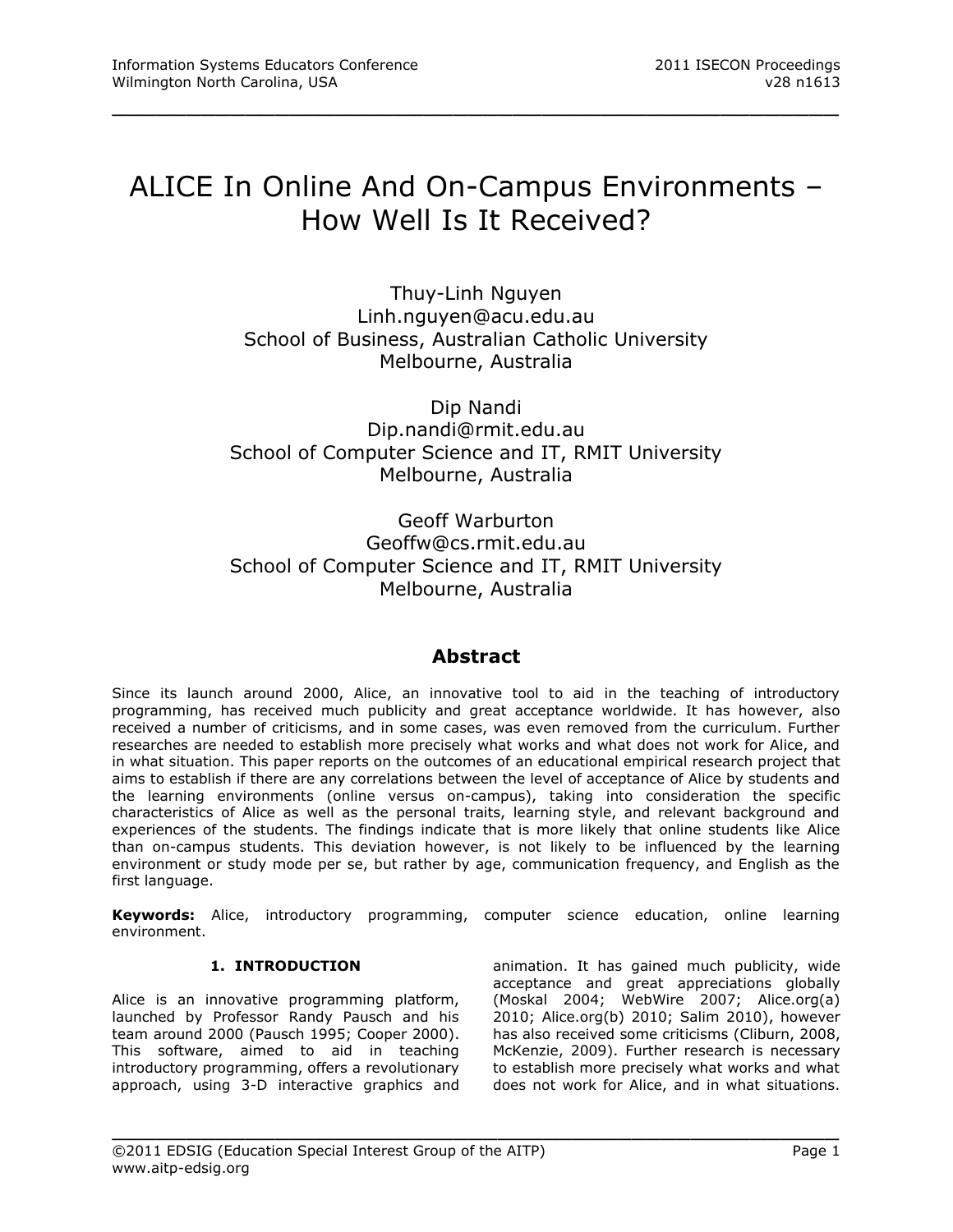At RMIT University, it is felt that online students accept the tool better than on-campus students. The *null hypothesis* is thus that there is no difference between the level of acceptance of Alice between online and on-campus students, and the *alternative hypothesis* is that there is a difference. This paper reports on an empirical educational research project that aims to confirm or reject the null hypothesis, and also establish factors that may relate to this deviation. To this end, the following key research questions have been investigated:

1) Is Alice better accepted by online students than on-campus students and to what extent?

2) Why is the difference, if any? What factors in the learning environments, features of Alice and students' characteristics may contribute to this deviation?

We surveyed the students at RMIT University who did Introduction to Programming in either online or on-campus mode during the period between 1/8/2010 and 30/10/2010. Students' acceptance of Alice is captured the question, "In general I like learning programming with Alice." Another question, "I think it is necessary to use Alice to teach introductory programming to beginners", may also be used as a secondary measure of students' acceptance of Alice. We call the first question the *primary question* and the second one, the *secondary question*. These two questions are criteria 26 and 27 of question 15 in the survey (see Appendix A).

Statistical analyses including multi-variate analyses (Blaikie 2003) were carried out to identify and measure the influence of the factors that may be associated with students' attitude towards Alice. Qualitative analysis, mainly based on the open-ended questions, was also used to validate the conclusion reached by quantitative analysis (Marshall and Rossman 2011).

The possible outcomes of the project are the confirmation or rejection of the hypothesis, and establishment of a correlation between Alice and the study environments, if any. The project will make a meaningful contribution to the existing knowledge about this new tool Alice. It can help educators to adjust their teaching tools and methods, and/or design course curriculum, for the benefit of the students and ICT industry. It may also contribute to human understanding on the different characteristics relating to online and on-campus learning.

\_\_\_\_\_\_\_\_\_\_\_\_\_\_\_\_\_\_\_\_\_\_\_\_\_\_\_\_\_\_\_\_\_\_\_\_\_\_\_\_\_\_\_\_\_\_\_\_\_

#### **2. CONCEPTUAL FRAMEWORK**

Teachers in introductory programming are very well aware of the difficulties many beginners encounter in learning computer algorithms and programming concepts because they cannot figure out the steps a computer program takes to solve a problem (Cooper 2000). To address this issue, visualisation has long been used to animate the program execution and proven helpful (Maxim and Elenbogen 1988; Shu 1988; Stasko 1992). Alice takes visualisation to a different level by providing a 3-D, animated, interactive environment, where students can create their own virtual world. It has gained much publicity, apparently many positive results and wide acceptance (Alice.org(a) 2010; Alice.org(b) 2010; Moskal 2004; WebWire 2007; Salim 2010).

However there have also been mixed results – to the point that Alice's benefits to students are too mixed to justify keeping it in the curriculum (Cliburn 2008) and criticisms – mainly because it is not a commercial tool and cannot be used professionally (McKenzie 2009). To our knowledge, none of the studies so far have aimed to identify the elements that contribute to the mixed results; in particular, the element of the learning environment has never been studied. The possible deviation of students' attitudes toward Alice between online and oncampus learning environments is of interest because of the particular characteristics pertaining to the online environment, which are well studied in the literature (Palloff 2001; Bernard 2004; Kerr 2006; Liu 2006).

This research, informed mainly by the literature of Alice, online teaching, and computer science and information technology education, does that comparison (between the online and on-campus learning environments), taking into account not only the attributes of these environments, but also those of the student and Alice. It is hoped to detect if there are discernible differences in students' acceptance level of Alice in the two differing learning environments, and if there are, how the attributes in Alice, the learning environment and the student, might contribute to such differences.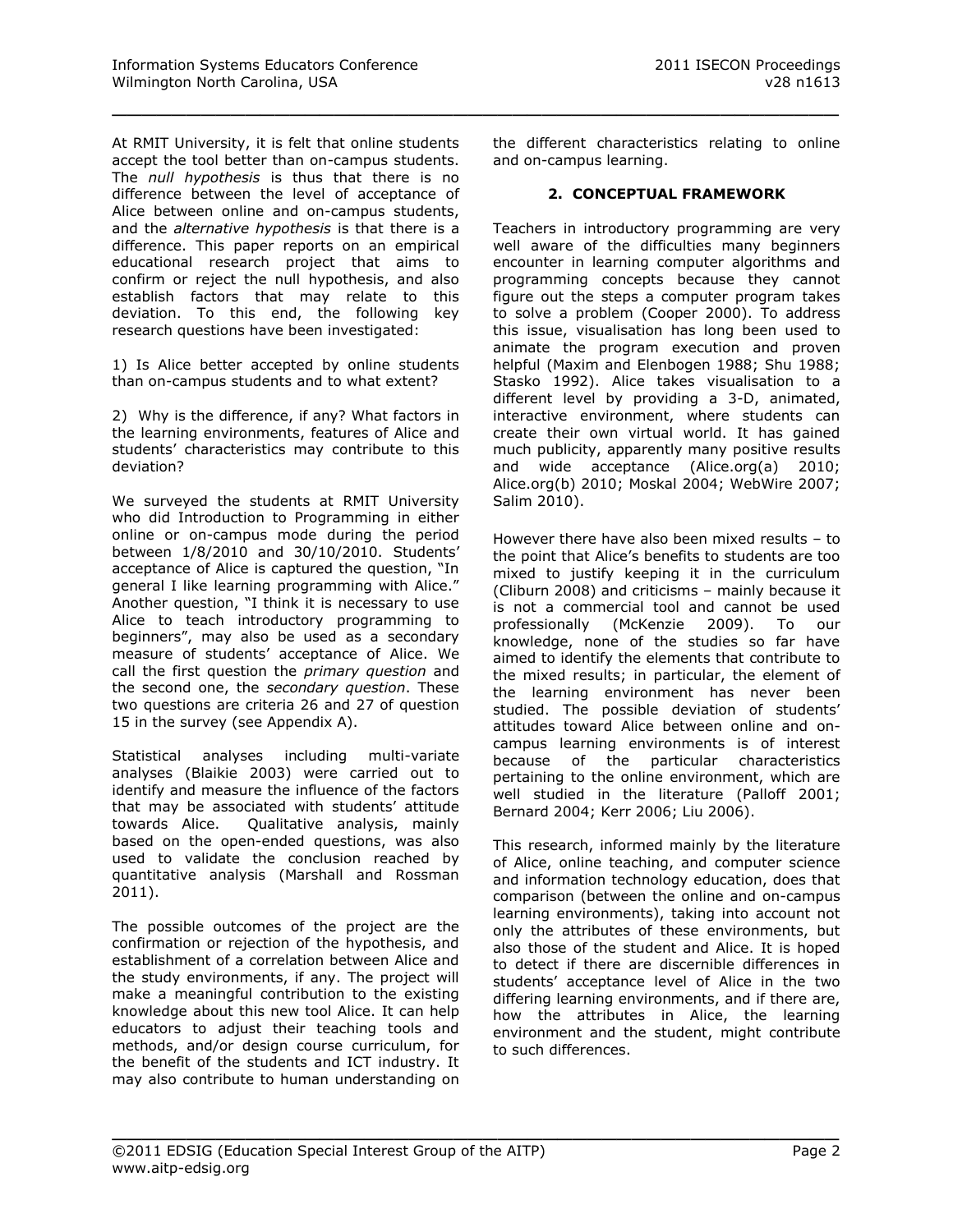

#### **Figure 1: Concept map for conceptual framework**

Fig. 1 above shows a concept map of the conceptual framework used in this research. The two main subjects of this research, Alice and the Student in two different learning environments, are carefully investigated with questions that probe into their many specific characteristics, as they interact with each other to address the common issue of difficulties in learning algorithms and programming concepts.

# **3. FINDINGS AND DISCUSSION**

The two student cohorts (online and on-campus) differ mainly in language, international vs. local, age, programming experience, communication methods, being good at drawing, and being influenced by the fact that Alice is not a commercial tool. Differences are also found in their ratings of the various features of Alice.

40% of the on-campus students vs. 91.1% of the online students have English as their first language. 60% on-campus students are international, but all online students are local. Only 10% of the on-campus students are mature age (over 25) compared with 75.6% in the online cohort. 40% of on-campus students vs. 83.3% of online students have done some programming before. (See Fig. B1 & B2 in Appendix B).

As expected, the main communication method for on-campus students, on one hand, is overwhelmingly face-to-face; followed by other online communication means, phone, email, Blackboard forum, Blackboard or Elluminate chat, and Blackboard blog or wiki. Online students on the other hand, use primarily Blackboard forum, followed by Blackboard or Elluminate chat, Blackboard blog or wiki, other

online communication means, email, and phone. There are more on-campus students who say that they are good at drawing, and more online students being influenced by the fact that Alice is not a commercial tool. Generally the online students give higher ratings to the various features of Alice.

We have assigned values between 0 and 4 to the ratings in the survey questions 9 (communication method) and 15 (criteria statements) to compare the average ratings of the two cohorts, where 0 corresponds to "strongly disagree" or "never", and 4 to "strongly agree" or "5-6 times or more". These rating tables (B1 to B8) are included in Appendix B.

In both cohorts most students classify themselves as undergraduate, and the male / female ratios are similar (30% female oncampus vs. 24.4% online  $-$  see Fig. B1 to B3 in Appendix B).

When cross-tabbing the variables of the primary and secondary questions with various variables, we find that, of the differences in the two students cohorts, only language, age, communication methods, and the features of Alice have significant associations with the liking of Alice (see Quantitative Analysis below).

The response rate is 17% for both online and on-campus student cohorts, with 45 out of 258 online, and 10 out of 58 on-campus students responding. Even though this is a bit higher than expected, the sample size for the on-campus population is quite small, and may have implications in the interpretation of some findings. The interpretation suggested here therefore, should be taken with reservation. We do not think that the small sample size of the on-campus cohort is due to the fact that the oncampus students are less mature in age, because the response rate is actually the same for both groups.

The difference in students' attitude towards Alice between online and on-campus student cohorts however, is clear. 53.5% online versus 11.11% on-campus students choose "Agree" or "Strongly Agree" to the primary question. Likewise, 54.2% online versus 22.22% on-campus students choose "Agree" or "Strongly Agree" to the secondary question. Moreover, only the online students choose "Strongly Agree" in both questions. (See Fig. B4 & B5 in Appendix B).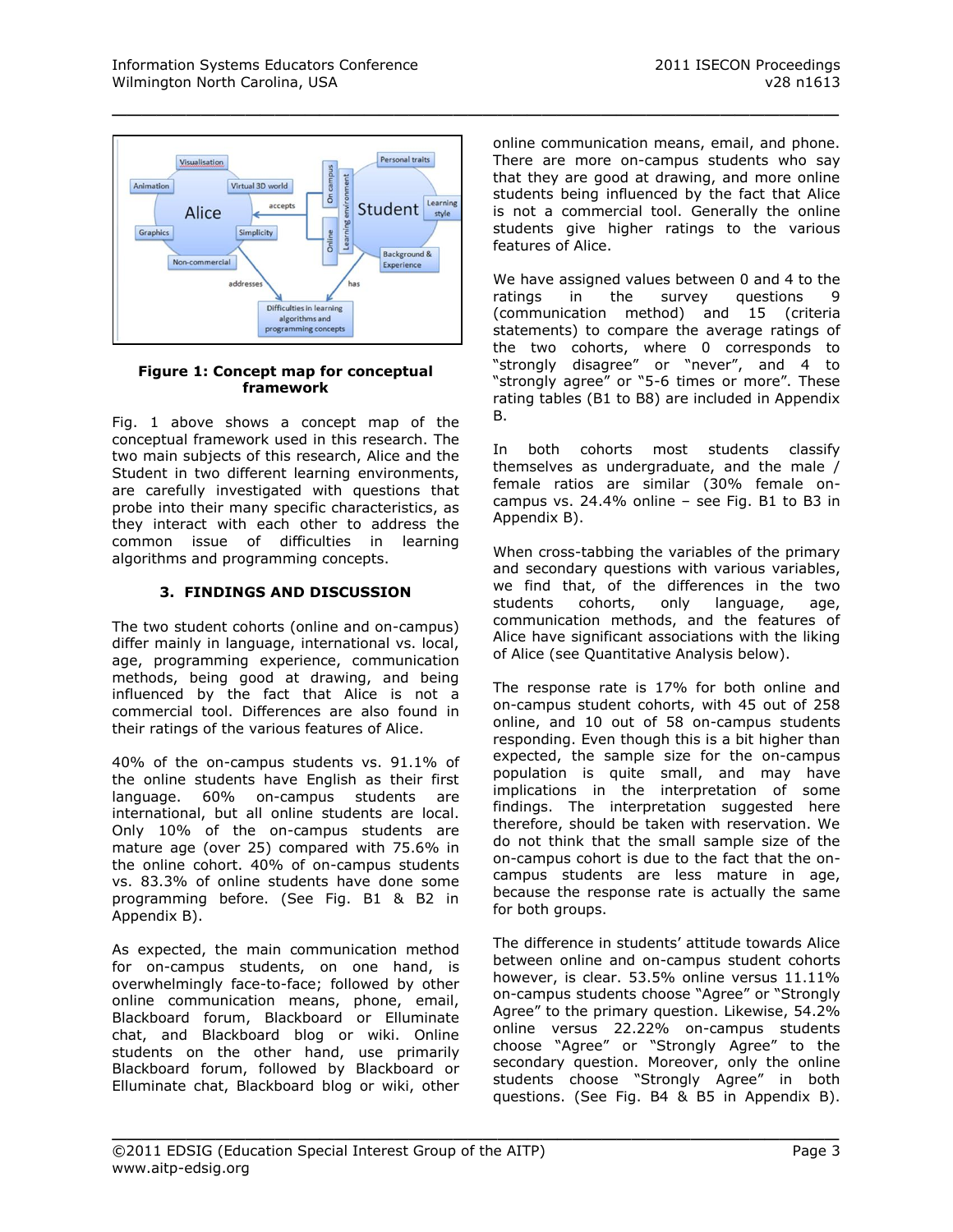Assigning numerical values of 0 to 4 to the responses, where 0 corresponds to strongly disagree and 4 to strongly agree, we are able to run T-Test for the two student cohorts, and obtain p=0.013 for the primary question and p=0.045 for the secondary. Both values indicate that the differences in the two groups are significant (with the online group showing a higher level of acceptance of Alice). That is, *the alternative hypothesis is confirmed*.

Below are more analyses to answer the research question 2. That is, why is the difference? What factors in the features of Alice, students' characteristics, and learning environment, which may contribute to this deviation?

# **Quantitative Analysis**

Quantitative analysis is carried out on responses to Yes/No and multiple choice questions, where the choices mainly correspond to a multiplescale rating such as "strongly disagree, disagree, neutral, agree, strongly agree", or something similar. Questions are designed in three areas: features of Alice, students' characteristics, and the learning environment, following the conceptual framework above.

Cross-tabulations are done between each variable and the primary question to establish if there are any associations between them. Kramer's V (when the tables are larger than 2x2 in sizes) or Φ values (when the tables are 2x2 or smaller) are then calculated to measure the strength of the association. Kramer's V and Φ varies between 0 and 1, where values close to 0 show little association, and values close to 1 mean a strong association.

There may also be n-ary relationships among multiple variables. Results of the above tests are thus inspected to determine if there might be multi-dimension associations among the variables, and subject these groups of variable to muti-variate tests. Multi-variate tests are carried out for each of the variable that represents a significant difference between the two student cohorts (for instance, age, language, being an international student, etc.).

Results of these statistical tests and analyses are reported below.

#### Factors Related to Features of Alice

\_\_\_\_\_\_\_\_\_\_\_\_\_\_\_\_\_\_\_\_\_\_\_\_\_\_\_\_\_\_\_\_\_\_\_\_\_\_\_\_\_\_\_\_\_\_\_\_\_

We find that the most significant factors that link to students' liking of Alice relate to the features of Alice rather than the learning environments or student's characteristics. Since the online students rate these features higher than oncampus students in most cases (see Tables B5 & B6 in Appendix B), it is obvious that these factors (features of Alice) contribute strongly to the deviation between the two student cohorts. Top of the list is the fact that students feel motivated that they can write programs graphically and can animate programs (Kramer's  $V = 0.535$ , indicating a pretty strong correlation). Other significant factors belonging to this category include graphics and animation help or motivate students' understanding (Kramer's V ranging from 0.450 to 0.477), the ability to program by dragging and dropping things (0.454) and other features and facilities in Alice that assist in learning various programming concepts (Kramer's V ranging from 0.362 to 0.454). The factor that scores lowest in this category is that Alice is not a commercial tool (0.303).



#### **Figure 2: Three-way relationship between study mode, age and the liking of Alice**.

#### Factors Related to Students' Characteristics

A student's characteristic that is strongly linked with student's liking of Alice is mature age (over 25 years old), with a Kramer's V value of 0.518 (moderately strong).

When analyzing the combined influence of study mode, age, and attitude towards Alice, we find a tri-variate relationship. Many online students are mature age (75.6% online versus 10% oncampus), and many mature age students say that they like learning programming with Alice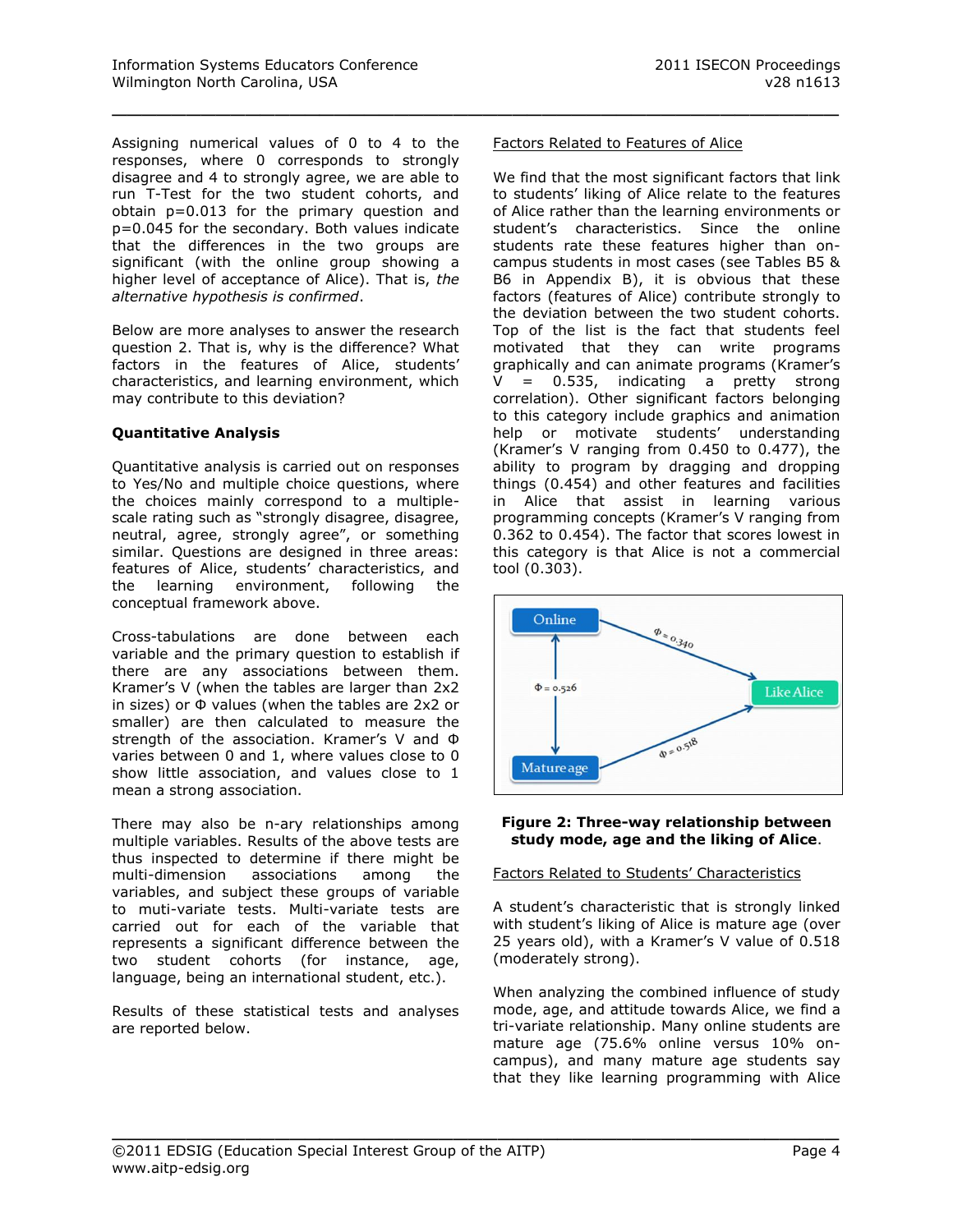(62.8% mature age compared to 12% nonmature age).

\_\_\_\_\_\_\_\_\_\_\_\_\_\_\_\_\_\_\_\_\_\_\_\_\_\_\_\_\_\_\_\_\_\_\_\_\_\_\_\_\_\_\_\_\_\_\_\_\_

As elements of learning environment do not seem to directly relate to the liking of Alice (see further analysis below), this suggests that the driving factor that affects students' attitude toward Alice in this tri-variate may be mature age rather than study mode (see Fig. 2).

A similar tri-variate is that among study mode, English as the first language, and the liking of Alice. Students whose English is the first language is more likely to like Alice ( $\Phi = 0.315$ , a moderate association), and is quite likely to be an online student ( $\Phi = 0.511$ , a moderately strong association). Similar to the above case, this tri-variate also suggests that language may be the driving factor in students' attitude toward Alice rather than study mode (see Fig. 3).



#### **Figure 3: Three-way relationship between study mode, English as the first language and the liking of Alice**.

Another note-worthy tri-variate is that among communication frequency, student being an independent learner and students' attitude towards Alice in the on-campus cohort. Regardless of the communication method used, we find that those who communicate less are more likely to say that they are independent learners and more likely to like Alice, especially when the method used is face-to-face, the exclusive and most used method among oncampus students (see Fig. B6 to B10 and Table B1 in Appendix B). This may suggest that nonindependent learners, who communicate more with peers, may somehow be influenced more by peers for (negative) opinions about Alice. Fig. 4 depicts this three-way relationships for the faceto-face communication method. This interpretation however, must be taken with

great reservation, because the association between independent learner and face-to-face communication method is very weak to negligible (Kramer's  $V = 0.228$ ).

The above tri-variate is not true in the online group, where the most used communication method, Blackboard forum, is proportionately linked to the liking of Alice (Kramer's  $V = 0.30$ ) but disproportionately linked to independent learners (Kramer's  $V = 0.328$ ). We think that for online students, it is logical that those who actively participate in online discussion forum are more likely to be interested in and appreciate Alice and the link to independent learner is perhaps not significant. This interpretation however is not conclusive.

Other students' characteristics that may be associated with the liking of Alice are gender (0.295), good at drawing (0.288), visual learner (0.278), international students (0.251) and good at math (0.232). There seems to be no relationships between these variables and the study mode. Interestingly, prior programming experience does not change the liking of Alice. Also, contrary to the expectation that female students might like Alice more (because of its female name), and also students who are good at drawing, the relationships between these two variables and the liking of Alice is the other way round. However with the small sample size, especially for the on-campus students, we think these associations and anyone's with Kramer's V or Φ values under 0.3 (which signifies a weak relationship) may be considered negligible in this project.

# Factors Related to Learning Environment

Elements pertaining to the learning environment do not appear to strongly influence students' attitude towards Alice. The most significant ones in this category are feeling unmotivated in learning environment (0.261), feeling isolated in learning environment (0.245), and independent learner (0.228). However as we consider that associations with Kramer's V or Φ values under 0.3 negligible, these associations are not significant. Interestingly, there appear to be no significant relationship between these variables and the study mode.

Below is the list of all factors that link to the liking of Alice, in order of likely strength. The links are positive in most cases (ie. higher rating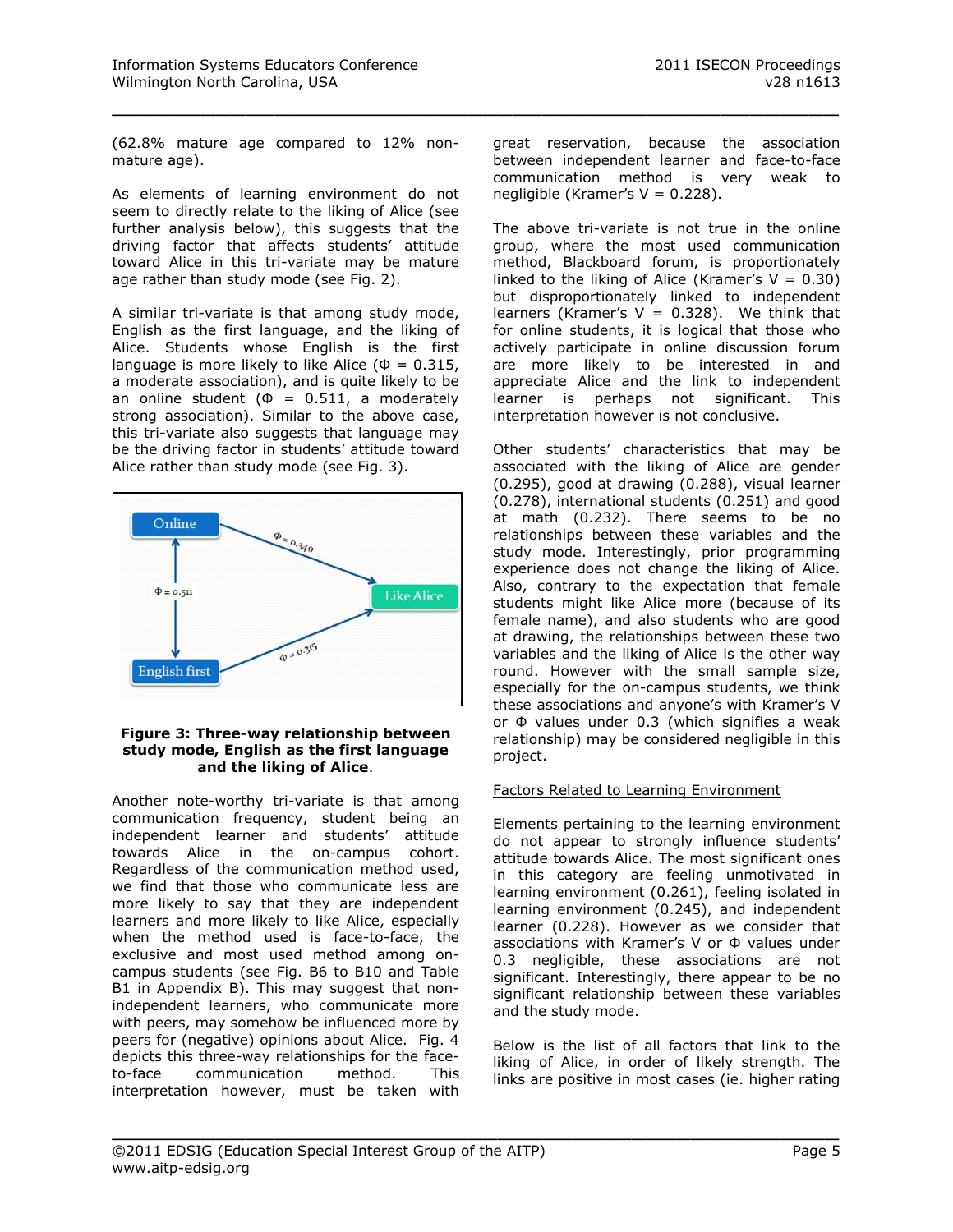in the factor means higher liking of Alice), except where indicated otherwise:

\_\_\_\_\_\_\_\_\_\_\_\_\_\_\_\_\_\_\_\_\_\_\_\_\_\_\_\_\_\_\_\_\_\_\_\_\_\_\_\_\_\_\_\_\_\_\_\_\_

- Students feel motivated that they can write programs graphically (Kramer's V = 0.535), and can animate programs  $(Kramer's V = 0.535)$
- Students feel motivated that they can animate programs (0.535)
- Mature age (0.518)
- Graphics and animation helps understanding (0.477 , 0.470)
- Graphics and animation motivates learning (0.450, 0.471)
- Easy to learn control structures (0.454)
- Drag-drop (0.445)
- Helps grasp OO concepts (0.435)
- Improves problem-solving skills (0.433)
- Built-in methods / functions (0.406) and properties (0.382)
- Helps understand event-driven programming (0.383)
- Alice object library adequate (0.363)
- ArrayVisualisation facilitates understanding of arrays (0.362)
- Face-to-face communication (0.359, negative)
- Blackboard forum communication (0.30)
- Easy to learn to write own methods / functions (0.324)
- Independent learner (0.316)
- English is the first language (0.315)
- Alice is not a commercial tool (0.303)
- Gender (0.295, male is more likely to like Alice)
- Good at drawing (0.288, negative link)
- Visual learner (0.278)
- Feeling unmotivated in learning environment (0.261)
- International students (0.251)
- Feeling isolated in learning environment (0.245)
- Good at Maths (0.232)

# **Qualitative Analysis**

The open-ended questions, which are optional in the survey, provide the basis for our qualitative analysis. 41 out of 45 online students (93%) and 6 out of 10 on-campus students (60%) answered all or some of the open-end questions. We performed a small scale qualitative analysis with these responses to the open ended questions. Data was processed using grounded theoretic approach (Strauss & Corbin, 1998) i.e. open, axial and selective coding (Neuman, 2006; Strauss & Corbin, 1990) so that information

relevant to the research could be extracted. Nvivo 8 software was used to investigate data through open, axial and selective coding.



#### **Figure 4: Three-way relationship between f2f communication, being an independent learner and the liking of Alice.**

We attempted to uncover all the themes by analyzing the survey responses. These themes provided a clear representation regarding why the students like or dislike Alice as an introductory programming language and whether it should be continued to be used as a learning tool for fully online or on-campus students. As mentioned above, the sample size for the on-campus population is quite small; hence, the interpretation of the qualitative analysis suggested here should be taken with reservation.

The purpose of open coding was to identify the reasons behind the students' being satisfied or dissatisfied with Alice and the future of Alice as an introductory programming language. Each separate concept in the data was labeled and similar ideas were grouped and labeled. Following open coding, the next step was axial coding, where the aim was to assemble coding categories into larger conceptual groupings (Glaser & Strauss, 1967). The three major categories were: 1. Why students are satisfied with Alice; 2. Why students are not satisfied with Alice; and 3. Why should or should not Alice be continued to use as an introductory programming learning tool.

The third and final coding step was selective coding. Again, the data were re-examined and the prior coding and grouping was revisited and verified or changed as required.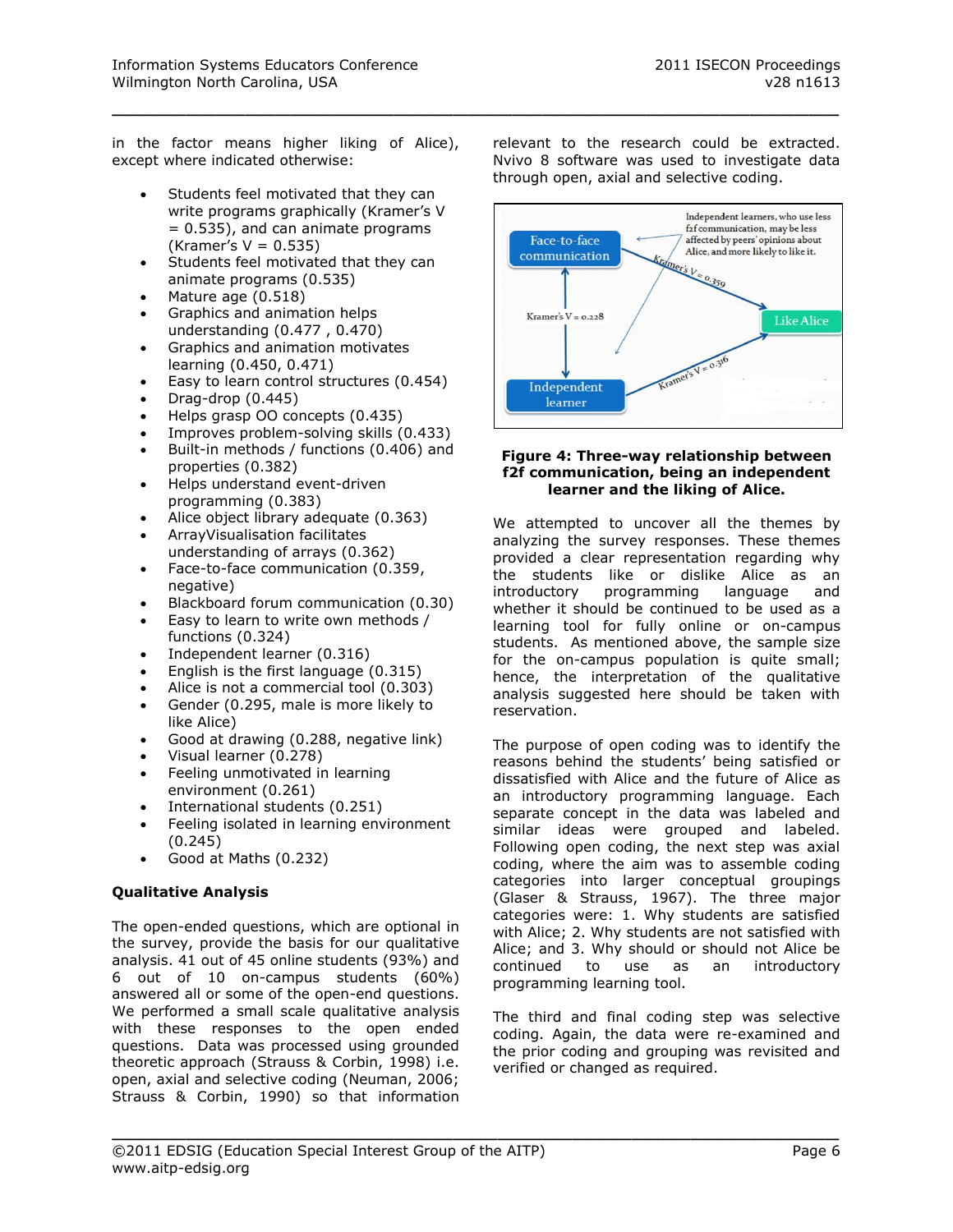An overview of the results of data analysis is presented in the table 1.

\_\_\_\_\_\_\_\_\_\_\_\_\_\_\_\_\_\_\_\_\_\_\_\_\_\_\_\_\_\_\_\_\_\_\_\_\_\_\_\_\_\_\_\_\_\_\_\_\_

Why are students satisfied with Alice as an introductory programming language

From Table 1, we can observe that students are mainly attracted to Alice because of its graphical interface The animated graphical features makes leaning easier, faster and more motivating as students can visualize the effects of the programming code.

Ease of use is another major factor that contributes to students' liking of Alice; most notably the drag and drop features, built-in methods, functions and object library, and also graphical visualisation.

Students acknowledged that Alice helped them learn some programming concepts rather easily, specially loops and conditional statements, and some object-oriented programming concepts such as how to design or build classes and methods.

They also appreciated the fact that they could see the effects of their code instantly, and could track errors fairly easily. These findings generally correspond with the quantitative analysis above.

*I found Alice a great teaching tool as it was a good way to implement the concepts and to be able to see what was happening. <Survey-online student>*

*[I like Alice in] That it is easy to use Graphical interface is great Syntax comes pre-written, logic is the only thing missing. <Survey-oncampus student>*

Why are students not satisfied with Alice as an introductory programming language

The most cited reasons for students' dislike of Alice are bugs and the program limitations. Frequent crashes, inconsistent behaviour or messages were those that frustrate students the most. Limitations are mainly caused by the very simplicity and ease of use that they or other students liked. For instance, students feel limited by the drag and drop feature because they cannot write their own code, and also they cannot learn "proper" program writing.

| Analysis Criteria                               | Number of       | Number of       |  |  |
|-------------------------------------------------|-----------------|-----------------|--|--|
|                                                 | Online          | On-campus       |  |  |
|                                                 | <b>Students</b> | <b>Students</b> |  |  |
|                                                 | Mentioned       | Mentioned       |  |  |
|                                                 | about the       | about the       |  |  |
|                                                 | Criteria        | Criteria        |  |  |
| Why are Students Satisfied with Alice as an     |                 |                 |  |  |
| <b>Introductory Programming Language</b>        |                 |                 |  |  |
| Graphical                                       | 17 out of 41    | 4 out of 6      |  |  |
| Visualisation                                   |                 |                 |  |  |
| Ease of Use                                     | 16 out of 41    | 4 out of 6      |  |  |
| Concepts                                        | 14 out of 41    | 0 out of 6      |  |  |
| Seemed<br>Easy                                  |                 |                 |  |  |
| Because of Alice                                |                 |                 |  |  |
| Instant                                         | 9 out of 41     | 0 out of 6      |  |  |
| Feedback                                        |                 |                 |  |  |
| Why are Students not Satisfied with Alice as an |                 |                 |  |  |
| Introductory Programming Language               |                 |                 |  |  |
| the<br><b>Buas</b><br>in                        | 18 out of 41    | $1$ out of 6    |  |  |
| Language                                        |                 |                 |  |  |
| Program                                         | 12 out of 41    | 3 out of 6      |  |  |
| limitations                                     |                 |                 |  |  |
| Non Commercial                                  | 6 out of 41     | 2 out of 6      |  |  |
| Language                                        |                 |                 |  |  |
| Concepts                                        | 5 out of 41     | $0$ out of $6$  |  |  |
| Difficult because                               |                 |                 |  |  |
| of<br>Online                                    |                 |                 |  |  |
| Environment                                     |                 |                 |  |  |
| Difficulty<br>in                                | 4 out of 41     | 0 out of 6      |  |  |
| Dealing<br>with                                 |                 |                 |  |  |
| errors                                          |                 |                 |  |  |
| Installation                                    | 2 out of 41     | 0 out of 6      |  |  |
| Issues                                          |                 |                 |  |  |
| Student's Perceptions about the Future of Alice |                 |                 |  |  |
| as a Teaching Tool for Introductory             |                 |                 |  |  |
| <b>Programming Courses</b>                      |                 |                 |  |  |
| <b>Start with Alice</b>                         | 12 out of 41    | 0 out of 6      |  |  |
| and then Java                                   |                 |                 |  |  |
| Java, no Alice                                  | 10 out of 41    | 6 out of 6      |  |  |
| Any other                                       | 10 out of 41    | 1 out of 6      |  |  |
| Commercial                                      |                 |                 |  |  |
| Programming                                     |                 |                 |  |  |
| Language                                        |                 |                 |  |  |
| Start with both                                 | 4 out of 41     | 0 out of 6      |  |  |
| Alice and Java                                  |                 |                 |  |  |
| Together                                        |                 |                 |  |  |
| <b>Start with Alice</b>                         | 4 out of 41     | $0$ out of $6$  |  |  |
| and then                                        |                 |                 |  |  |
| Smooth and                                      |                 |                 |  |  |
| <b>Quick Transition</b>                         |                 |                 |  |  |
| to Java                                         |                 |                 |  |  |
| Alice, no Java                                  | 2 out of 41     | 0 out of 6      |  |  |

| Table 1: Students' perception about Alice. |  |  |
|--------------------------------------------|--|--|
|--------------------------------------------|--|--|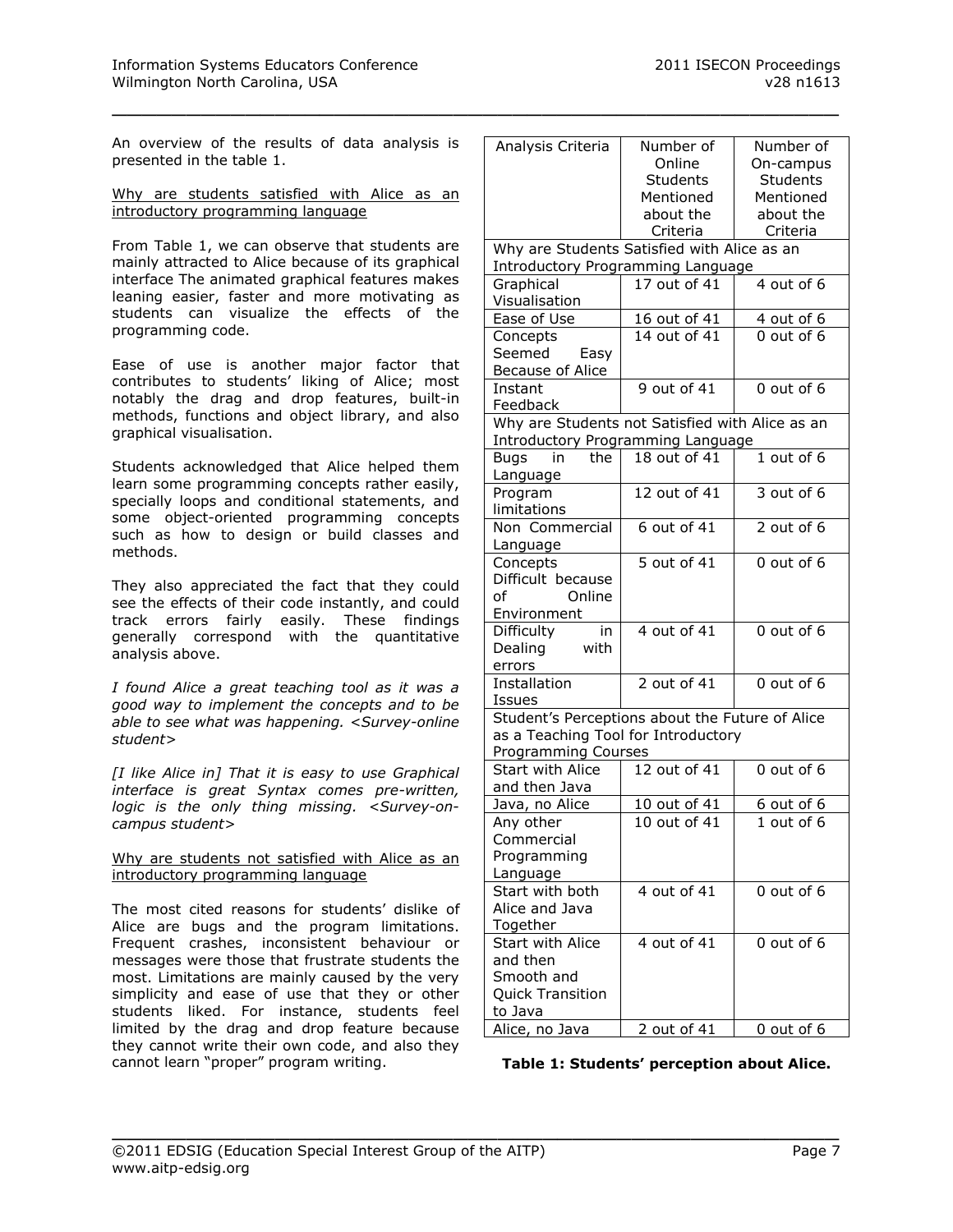Another noticeable concern is that Alice is not a commercial language and students feel using it to teach programming will not help them in future. Problems with installation and tracking errors are also mentioned a few times.

\_\_\_\_\_\_\_\_\_\_\_\_\_\_\_\_\_\_\_\_\_\_\_\_\_\_\_\_\_\_\_\_\_\_\_\_\_\_\_\_\_\_\_\_\_\_\_\_\_

Some online students do think that perhaps not Alice but the fully online environment may be the reason why they cannot grasp some programming concepts easily. This number however, is very small (5/41 or 12%). Another small number of students (2/41) acknowledge that their (negative) judgment on Alice may be biased because they have done some programming before.

*Alice is really buggy and unreliable. <Survey – online student>*

*[I don't like] Most of it, it's incredibly cheesy and if you try to replicate more complex functions (from a Java program) they're harder to understand.. <Survey – on-campus student>*

#### Student's perceptions about the future use of Alice to teach introductory programming

The majority of online students who responded to the open-ended questions prefer some combination of Alice and Java in their course.

Just over one-third of these (8/20) suggest a stronger emphasis on Java in some way. Only very few (2/41) say that they want Alice only. About 25% (10/41) of the students do not want Alice at all, and another 25% like to use some other commercial programming languages. The reason cited most often among these 2 groups is that they prefer a "real" programming language to a teaching-only one like Alice. Note that responses may overlap because some students who like both Alice and Java may also say that they like other commercial programming languages to be used.

All the on-campus students are against the idea of using Alice to teach introductory programming. Most prefer to use either Java or another commercial programming language such as C, C++, Visual Basic, etc, which can provide them with hands-on experience working in a more "real-world" situation.

*I prefer Java, Visual Basic, SAP its help with job prospect. <Survey – online student>*

*Java, it is more related to what we might do in the future and in the work environment. <Survey – on-campus student>*

The qualitative analysis confirms the two main findings of the quantitative analysis. These are: (i) online students are more positive about Alice than on-campus students, and (ii) the learning environment does not appear to influence students' attitude towards Alice. It also confirms the finding that students are mostly attracted to Alice because of its graphical capabilities and ease of use, which enable students to grasp programming concepts more readily. It can neither confirm nor reject the tri-variate relationships, but it does reveal some more details in other areas. Most notably, it shows that students do not like Alice mainly because it is buggy and it is a non-commercial language.

### **4. CONCLUSIONS**

The findings confirm the alternative hypothesis (p=0.013). It is more likely that online students like Alice than on-campus students (a moderate association with  $\Phi = 0.34$ ). This deviation however, is not likely to be influenced by the learning environment or study mode per se, but perhaps by age, communication frequency, and English as the first language. Mature age may help students appreciate Alice more. In the oncampus cohort, there is a possibility that students who communicate more (thus are less independent learners), especially in the face-toface fashion that is exclusively used by oncampus students, may be more influenced by their peer (negative) opinions about Alice, although this interpretation must be taken with great reservation. We cannot explain why English as first language may be linked to the liking of Alice, but this is only a lowly moderate link. The findings also confirm that Alice is most appreciated (33 out of 41 students) for its graphics, visualisation and animation capabilities, and ease of use, which enables students to learn difficult programming concepts more easily, but most disliked (30 out of 41 students) for its bugginess and limitations.

These findings suggest that if we keep Alice, we should try to use it for mature age students and independent learners, and design our course materials to make the best use of the above features of Alice that are most appreciated by students. However the retention of Alice in the curriculum is questionable. Even among the population in which Alice is more favorable (the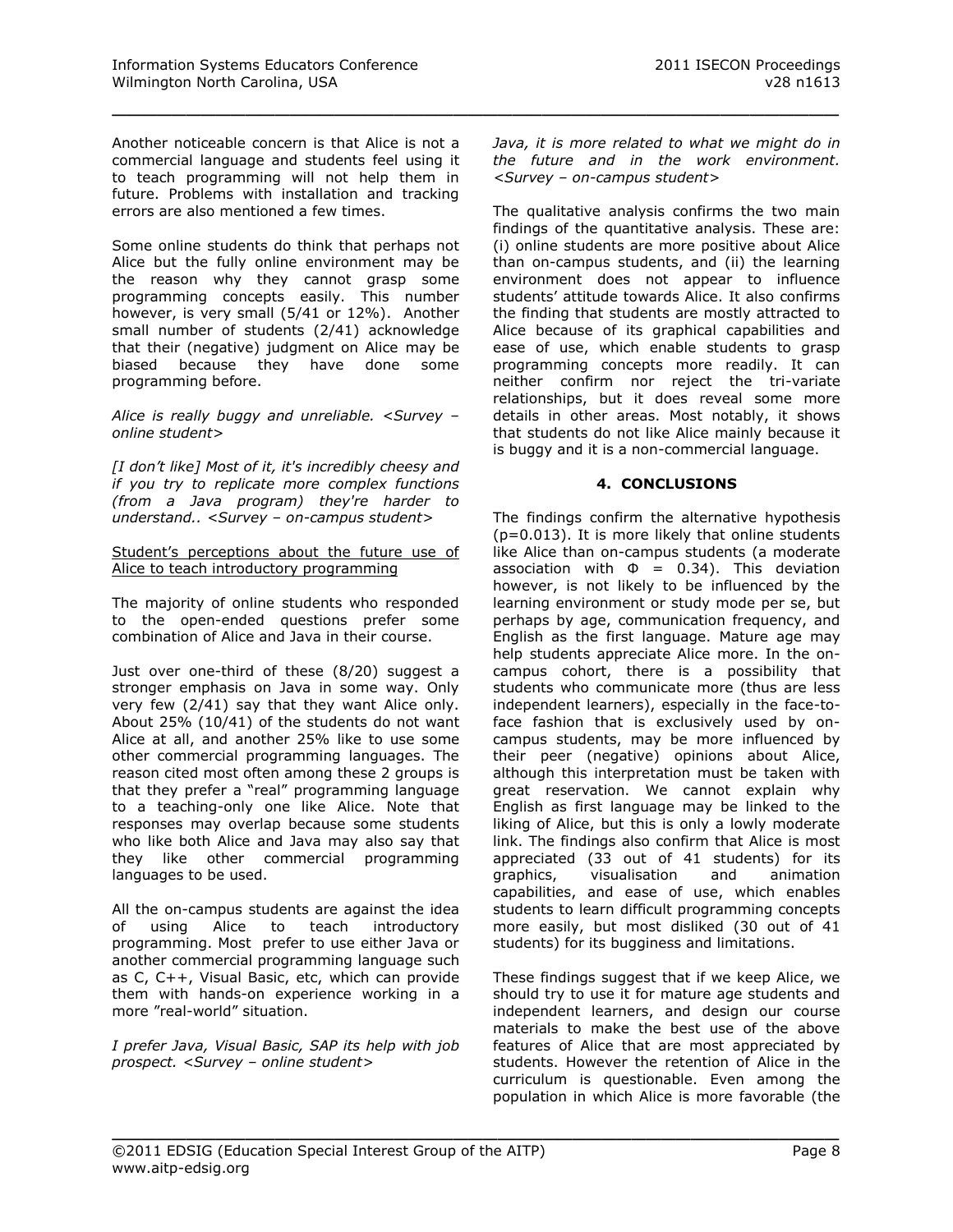online students), the percentage of students who do not say that they like Alice and are not convinced of the benefit of Alice are still high (46.5% and 43.8% respectively). Cliburn (2008) did have to remove Alice from the curriculum in a similar situation. We think unless we can deploy Alice for an "ideal" group of students (i.e. mature age and independent learners according to this study), its benefits are likely outweighed by its disadvantages.

As the sample size of the on-campus group is quite small however, the conclusion above should be taken with reservation. We are currently extending the project to survey more students and hope to be able to reach a more definite conclusion about this.

### **ACKNOWLEDGEMENT**

The authors wish to acknowledge the help of Dr. Annette Schneider in this project, especially for providing feedback for the survey questionnaire and the report that leads to the writing up of this paper.

# **5. REFERENCES**

- Alice.org(a) (2010). "Alice in the news." Retrieved 18-06-2010, 2010, from [http://www.alice.org/index.php?page=alicei](http://www.alice.org/index.php?page=aliceinthenews) [nthenews.](http://www.alice.org/index.php?page=aliceinthenews)
- Alice.org(b) (2010). "Alice Testimonials." Retrieved 18-6-2010, 2010, from [http://www.alice.org/index.php?page=testi](http://www.alice.org/index.php?page=testimonials) [monials.](http://www.alice.org/index.php?page=testimonials)
- Bernard, R. M., Brauer, A., Abrami, P.C., & Surkes, M. (2004). "The development of a questionnaire for predicting online learning achievement." *Distance Education* 25(1): 31-47.
- Blaikie, N. (2003). Analyzing Quantitative Data,, SAGE Publications.
- Cliburn, D. C. (2008). Student opinions of Alice in CS1 Frontiers in Education Conference. FIE 2008. *38th Annual IEEE*.
- Cooper, S., Dann, W., Pausch, R. (2000). Alice: An Introductory Tool for Teaching Programming Concepts. *CCSCNE*, Ramapo, NJ, USA.

Glaser, B. G. & Strauss, A. L. (1967). *The discovery of grounded theory*. Aldine, New York

\_\_\_\_\_\_\_\_\_\_\_\_\_\_\_\_\_\_\_\_\_\_\_\_\_\_\_\_\_\_\_\_\_\_\_\_\_\_\_\_\_\_\_\_\_\_\_\_\_

- Kerr, M. S., Rynearsonb, Kimberly, Kerr, Marcus C. (2006). "Student characteristics for online learning success " *The Internet and Higher Education* 9(2): 91-105.
- Liu, Y. (2006). What are the Major Characteristics of Online Students? *Proceedings of Society for Information Technology & Teacher Education International Conference, Chesapeake,* VA, AACE.
- Marshall, C. and G. B. Rossman (2011). *Designing qualitative research*. Thousand Oaks, Calif, Sage.
- Maxim, B. R. and B. S. Elenbogen (1988). "Using computer animation to teach programming algorithms." *Collegiate Microcomput*. 6(4): 375-381.
- McKenzie, W. B. (2009). "Introductory Programming with ALICE as a Gateway to the Computing Profession." *Information Systems Education Journal* 7(38).
- Moskal, B., Lurie, Cooper, S. (2004). Evaluating the Effectiveness of a New Instructional Approach. *SIGCSE*, ACM.
- Neuman, W. L. (2006). *Social research methods: Qualitative and quantitative approaches*, 6th Ed.
- Palloff, R. M., Pratt, K. (2001). Lessons from the cyberspace classroom: *The realities of online teaching,* San Francisco, Jossey-Bass.
- Pausch, R., Burnette, T., Capeheart, A.C., Conway, M.,Cosgrove, D., DeLine, R., Durbin, J., Gossweiler, R., Koga, S., White, J. (1995). "Alice: Rapid Prototyping System for Virtual Reality." *IEEE Computer Graphics and Applications.*
- Salim, A. H., S.; Hamdi, S.; Youssef, S.;<br>Adel, H.; Khattab, S.; El-Ramly, M. Adel, H.; Khattab, S.; (2010). On using 3D animation for teaching computer programming in Cairo University. *The 7th International Conference on Informatics and Systems (INFOS)*, Cairo, IEEE.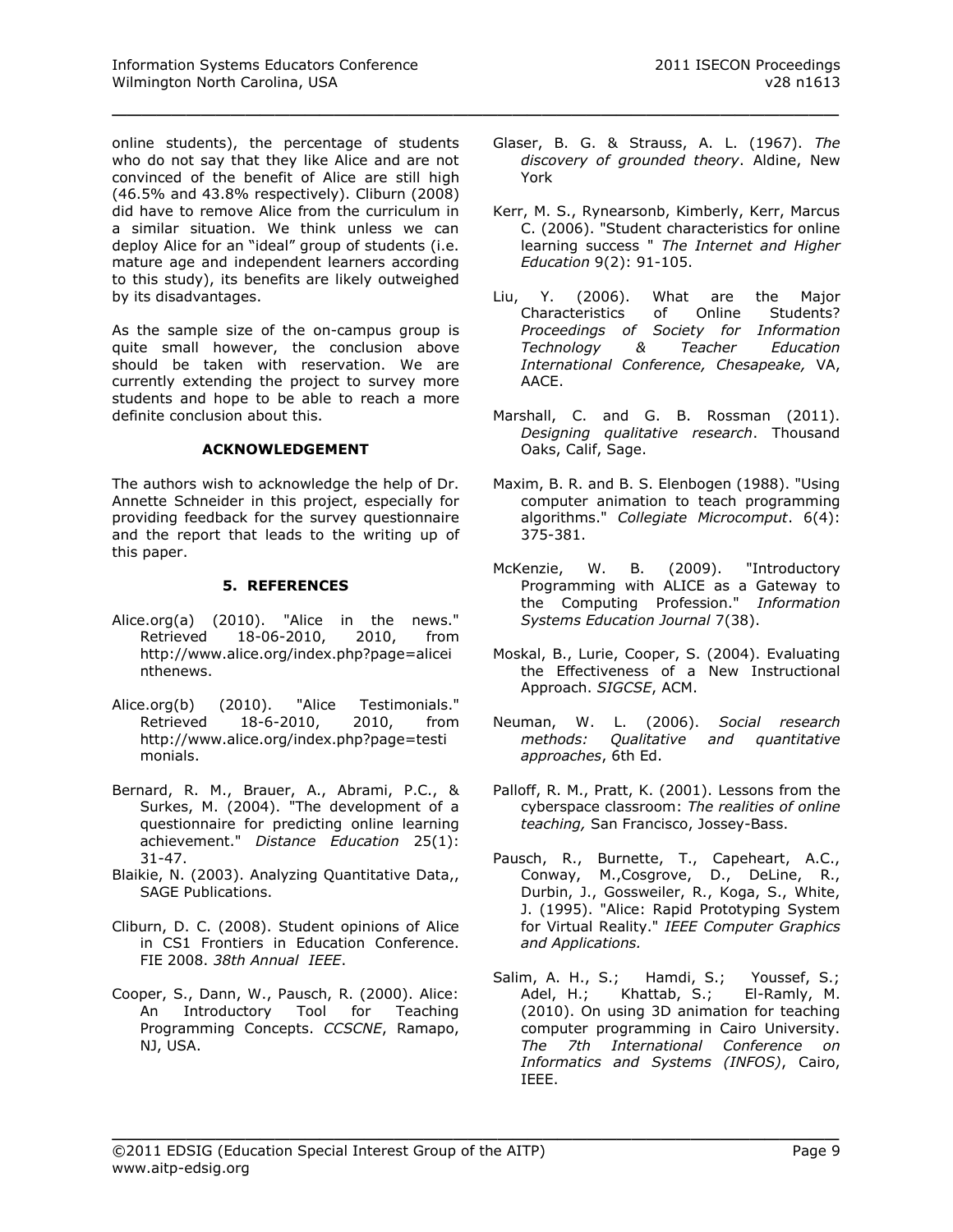Shu, N. C. (1988). *Visual Programming*. New York, Van Nostrand Reinhold Co.

\_\_\_\_\_\_\_\_\_\_\_\_\_\_\_\_\_\_\_\_\_\_\_\_\_\_\_\_\_\_\_\_\_\_\_\_\_\_\_\_\_\_\_\_\_\_\_\_\_

- Stasko, J. T. (1992). "Animating Algorithms with XTANGO." *SIGACT News* 23: 67-71.
- Strauss, A. L. & Corbin, J. M., (1990). *Basics of qualitative research: grounded theory procedures and techniques,* Sage Publications, Newbury Park, CA, USA.
- Strauss, A. L. & Corbin, J. M., (1998). *Basics of qualitative research: techniques and procedures for developing grounded theory,* 2nd ed, Sage Publications, Thousand Oaks, CA, USA.
- WebWire (2007). Professor Developed Alice Animation Tool to Teach Computer Programming. *WebWire.* 2010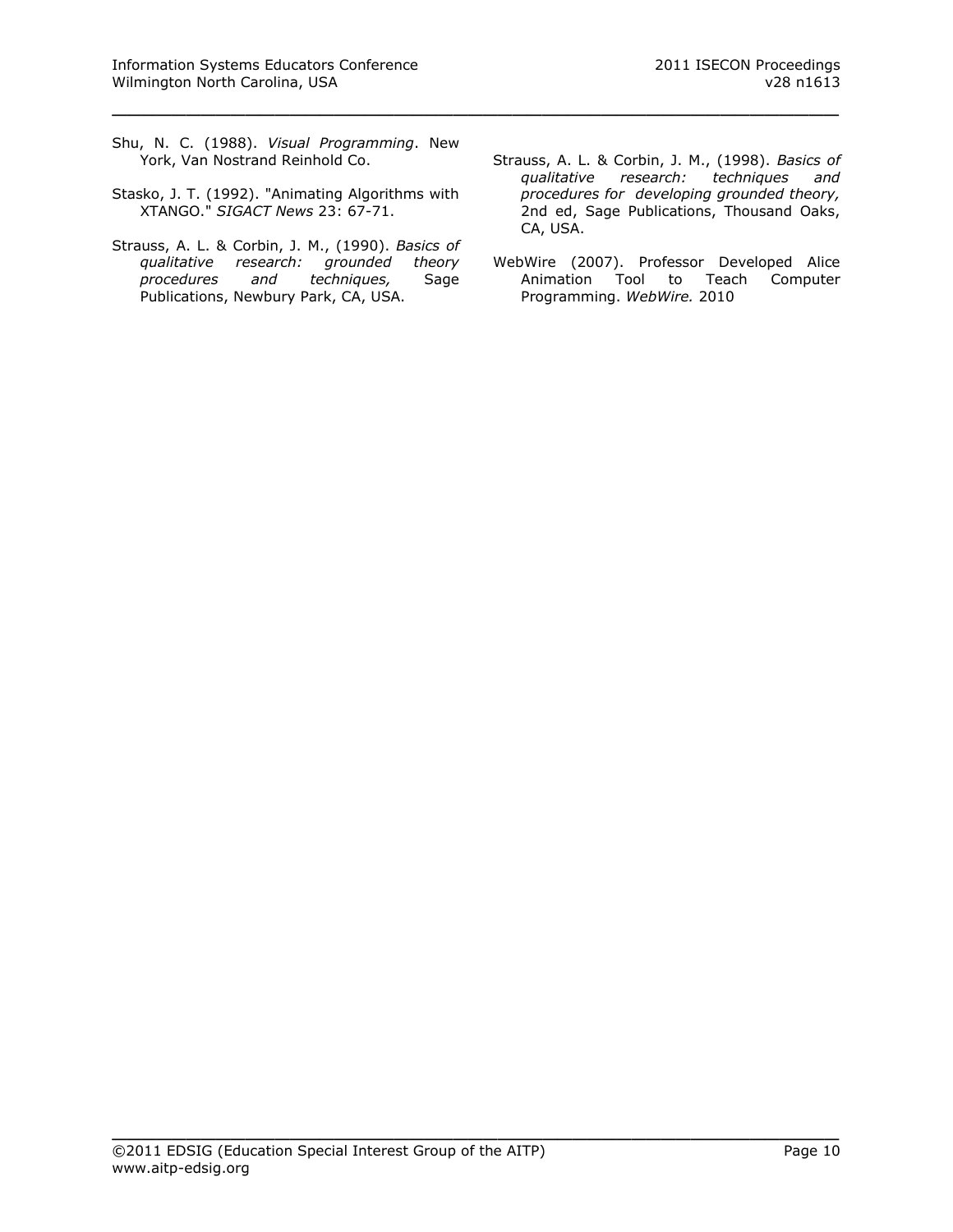#### **APPENDIX A**

\_\_\_\_\_\_\_\_\_\_\_\_\_\_\_\_\_\_\_\_\_\_\_\_\_\_\_\_\_\_\_\_\_\_\_\_\_\_\_\_\_\_\_\_\_\_\_\_\_

#### **Survey questions**

- 1. Are you studying this course fully online? **Yes / No/ Not applicable**
- 2. Is this the first time you do an online course (choose not applicable if you are not an online student)? **Yes / No / Not applicable**
- 3. Is your first language English? **Yes / No / Not applicable**
- 4. Are you an international student? **Yes / No / Not applicable**
- 5. What is your gender? **Female / Male / Not specified**
- 6. Are you a mature age student (over 25)? **Yes / No / Not applicable**
- 7. Are you an undergraduate student? **Yes / No / Not applicable**
- 8. Have you had any programming experience in any programming or scripting language prior to this course? **Yes / No / Not applicable**
- 9. What methods do you use to interact with other fellow students in this course? Please rate the following methods:

| Methods of interaction                | $5-6$ | times<br>week or more | a | 3-4 times<br>a week | 1-2 times<br>a week | Less<br>once a week | than | <b>Never</b><br>used |
|---------------------------------------|-------|-----------------------|---|---------------------|---------------------|---------------------|------|----------------------|
| Face-to-face                          |       |                       |   |                     |                     |                     |      |                      |
| Email                                 |       |                       |   |                     |                     |                     |      |                      |
| Phone                                 |       |                       |   |                     |                     |                     |      |                      |
| <b>Blackboard Discussion forum</b>    |       |                       |   |                     |                     |                     |      |                      |
| Blackboard or Elluminate chat         |       |                       |   |                     |                     |                     |      |                      |
| Blackboard wiki or blog               |       |                       |   |                     |                     |                     |      |                      |
| Phone                                 |       |                       |   |                     |                     |                     |      |                      |
| Other online communication<br>methods |       |                       |   |                     |                     |                     |      |                      |

- **10.** Alice is a teaching tool and not a commercial tool (like Java) for programming. In what way, if any, does this influence your motivation to learn Alice? (Please choose one) **More Motivated / Neutral / Less motivated / I am not aware of that / Other (please specify)**
- 11. How did you grade your attitude towards COMPUTERS PRIOR to this course? Please rate your attitude for each statement below:

| Attitude                           | Strong<br><b>Disagree</b> | <b>Disagree</b> |  | Neutral   Agree   Strongly<br>Aaree |
|------------------------------------|---------------------------|-----------------|--|-------------------------------------|
| feel anxious about using computers |                           |                 |  |                                     |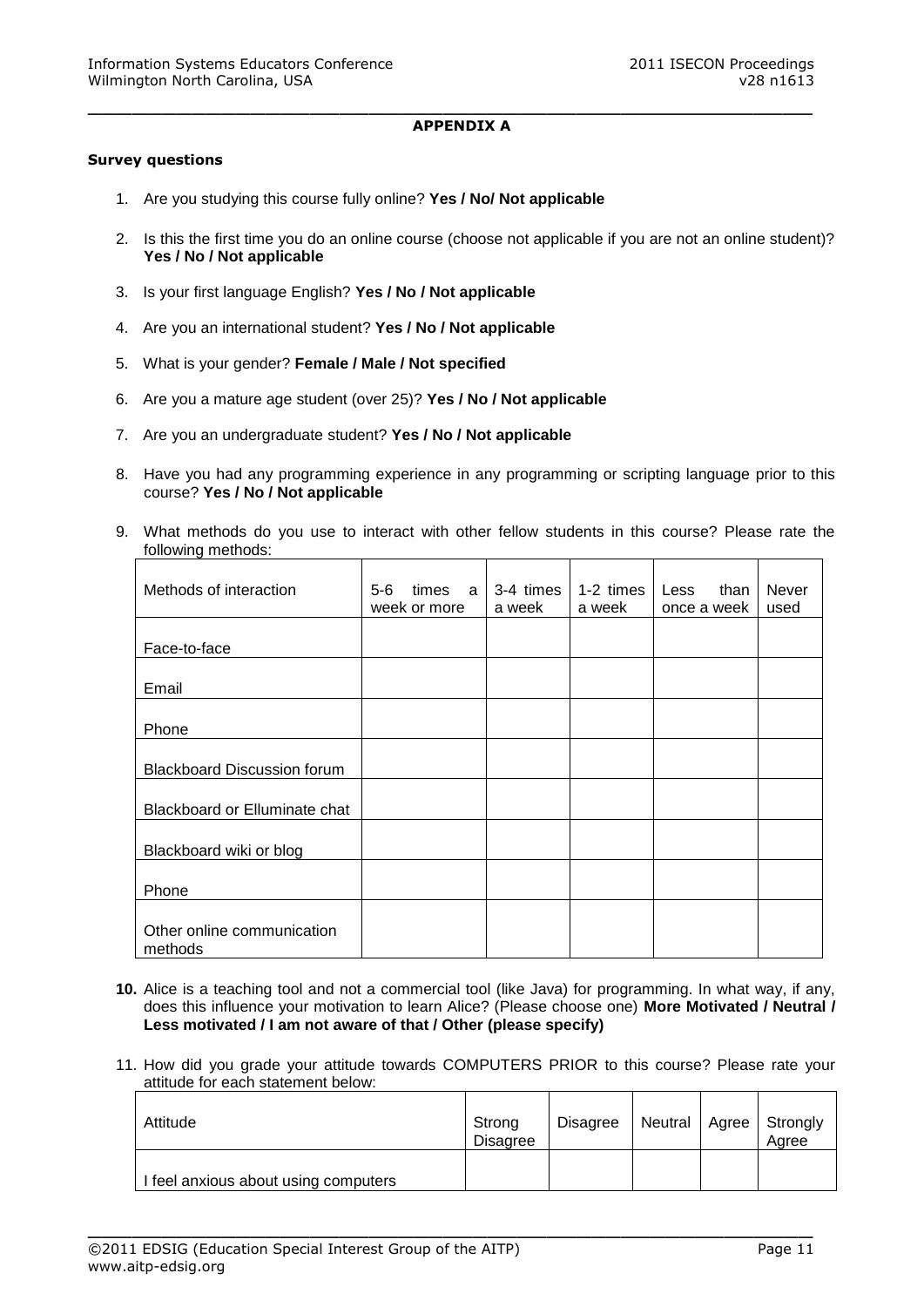| I feel confident about using computers              |  |  |  |
|-----------------------------------------------------|--|--|--|
| I like using computers                              |  |  |  |
| I find computers useful                             |  |  |  |
| enjoy computers because they help me be<br>creative |  |  |  |

- 12. How did you grade your attitude towards COMPUTERS NOW that you have participated in this course? Please rate your attitude for each statement below: (same attitudes and ratings as question 11)
- 13. How did you grade your attitude towards PROGRAMMING PRIOR to this course? Please rate your attitude for each statement below: (same attitudes and ratings as question 11)  $(same$  attitudes and ratings as question 11)
- 14. How did you grade your attitude towards PROGRAMMING NOW that you have participated in this course? Please rate your attitude for each statement below: (same attitudes and ratings as question 11)
- 15. Please answer the following questions by indicating the number that most closely corresponds with your judgments for each of the criteria statements below.

| <b>Criteria Statements</b>                                                                                                          | Strongly<br><b>Disagree</b> | <b>Disagree</b> | Neutral | Agree | Strongly<br>Agree |
|-------------------------------------------------------------------------------------------------------------------------------------|-----------------------------|-----------------|---------|-------|-------------------|
| I am good with Mathematics<br>1.                                                                                                    |                             |                 |         |       |                   |
| 2.<br>I am good at drawing                                                                                                          |                             |                 |         |       |                   |
| I am a visual learner - visualization helps<br>3.<br>me learn better                                                                |                             |                 |         |       |                   |
| I am an independent learner and do not<br>4.<br>interact much with peers                                                            |                             |                 |         |       |                   |
| I feel isolated in my learning environment<br>5.                                                                                    |                             |                 |         |       |                   |
| I feel unmotivated in my learning<br>6.<br>environment                                                                              |                             |                 |         |       |                   |
| I feel motivated to learn programming<br>7.<br>with Alice                                                                           |                             |                 |         |       |                   |
| I feel motivated that I can write programs<br>8.<br>graphically in Alice                                                            |                             |                 |         |       |                   |
| I feel motivated that I can animate<br>9.<br>programs in Alice                                                                      |                             |                 |         |       |                   |
| 10. In general graphics helps me understand<br>programming concepts better                                                          |                             |                 |         |       |                   |
| 11. In general animation helps me<br>understand programming concepts<br>better                                                      |                             |                 |         |       |                   |
| 12. In general graphics motivates me to<br>learn programming                                                                        |                             |                 |         |       |                   |
| 13. In general animation motivates me to<br>learn programming                                                                       |                             |                 |         |       |                   |
| 14. I feel that Alice helps me grasp object-<br>oriented concepts more easily than other<br>non-graphical object-oriented languages |                             |                 |         |       |                   |
| 15. I think the library of objects in Alice is<br>adequate for my course                                                            |                             |                 |         |       |                   |
| 16. I think the built-in methods provided for<br>objects in Alice are adequate for my<br>course                                     |                             |                 |         |       |                   |
| 17. I think the built-in properties provided for                                                                                    |                             |                 |         |       |                   |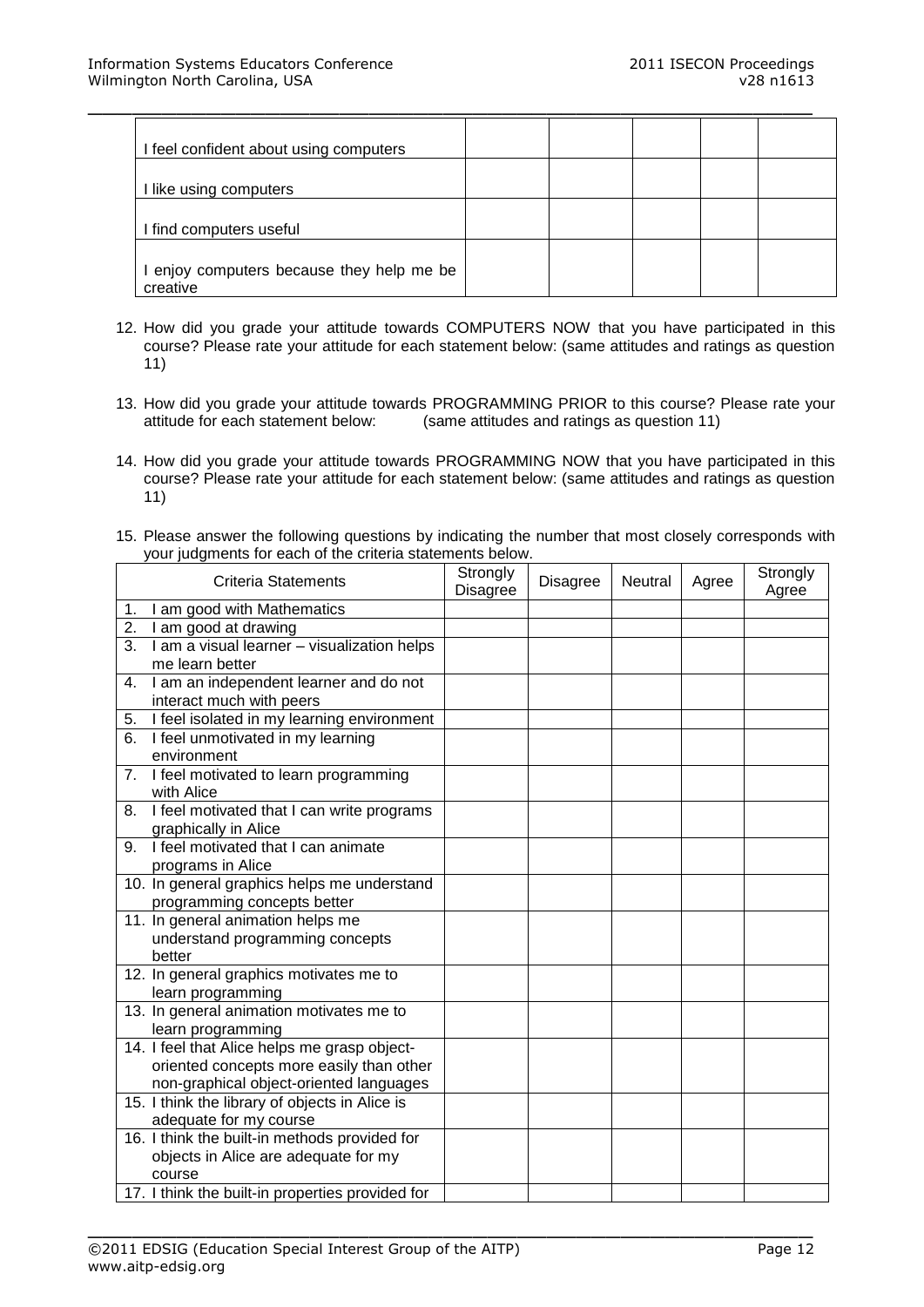| objects in Alice are adequate for my          |  |  |  |
|-----------------------------------------------|--|--|--|
| course                                        |  |  |  |
| 18. I think my problem-solving skills have    |  |  |  |
| been improved with the storyboarding          |  |  |  |
| technique used in Alice                       |  |  |  |
| 19. I can learn about control structures      |  |  |  |
| (IF/ELSE, LOOP, etc) in Alice easily          |  |  |  |
| 20. The ArrayVisualisation facility in Alice  |  |  |  |
| helps me learn about arrays                   |  |  |  |
| 21. I can understand event-driven             |  |  |  |
| programming easily in Alice                   |  |  |  |
| 22. I can learn about how to write my own     |  |  |  |
| methods/functions easily with Alice           |  |  |  |
| 23. I like the "drag-and-drop" way of writing |  |  |  |
| programs in Alice                             |  |  |  |
| 24. I think it is good to use Alice to teach  |  |  |  |
| beginners programming FIRST before            |  |  |  |
| transitioning into Java                       |  |  |  |
| 25. I think it is good to use Alice           |  |  |  |
| SIMULTANEOUSLY with Java to teach             |  |  |  |
| programming to beginners                      |  |  |  |
| 26. I think it is necessary to use Alice to   |  |  |  |
| teach programming to beginners                |  |  |  |
| 27. In general I like learning programming    |  |  |  |
| with Alice                                    |  |  |  |
| 28. I will recommend this course to anyone    |  |  |  |
| who wants to learn introductory               |  |  |  |
| programming                                   |  |  |  |

16. What aspects of Alice do you like? Why?

- 17. What aspects of Alice do you dislike? Why?
- 18. Can you name a specific concept that you found DIFFICULT in this course? Do you think you found it difficult because of the use of Alice? And/Or because of the mode of study of this course (online or on-campus)? Why/why not?
- 19. Can you name a specific concept that you found EASY in this course? Do you think you found it easy because of the use of Alice? And/Or because of the mode of study of this course (online or oncampus)? Why/why not?

20. If you could choose, which programming language do you prefer to be used in this course? Why?

 $\_$  , and the contribution of the contribution of  $\mathcal{L}_1$  , and  $\mathcal{L}_2$  , and  $\mathcal{L}_3$  , and  $\mathcal{L}_4$  , and  $\mathcal{L}_5$  , and  $\mathcal{L}_6$  , and  $\mathcal{L}_7$  , and  $\mathcal{L}_8$  , and  $\mathcal{L}_7$  , and  $\mathcal{L}_8$  , and  $\mathcal{L}_9$  ,

21. Do you have any suggestions regarding the use of Alice in this course?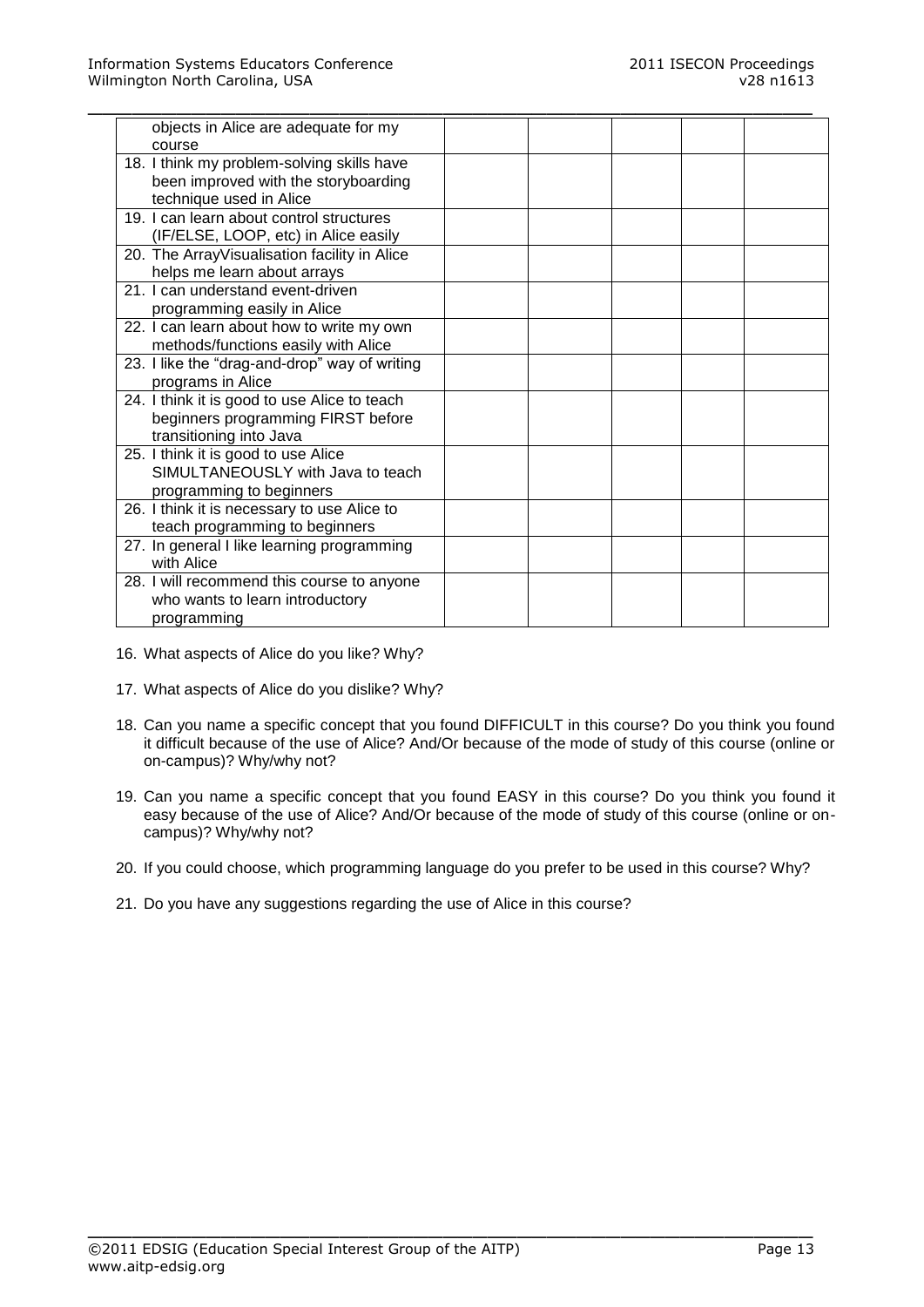# **APPENDIX B**

\_\_\_\_\_\_\_\_\_\_\_\_\_\_\_\_\_\_\_\_\_\_\_\_\_\_\_\_\_\_\_\_\_\_\_\_\_\_\_\_\_\_\_\_\_\_\_\_\_

# **Graphs and Tables**



Figure B1. Students' characteristics – on-campus



 $\_$  , and the contribution of the contribution of  $\mathcal{L}_1$  , and  $\mathcal{L}_2$  , and  $\mathcal{L}_3$  , and  $\mathcal{L}_4$  , and  $\mathcal{L}_5$  , and  $\mathcal{L}_6$  , and  $\mathcal{L}_7$  , and  $\mathcal{L}_8$  , and  $\mathcal{L}_7$  , and  $\mathcal{L}_8$  , and  $\mathcal{L}_9$  ,

# Sample characteristics - online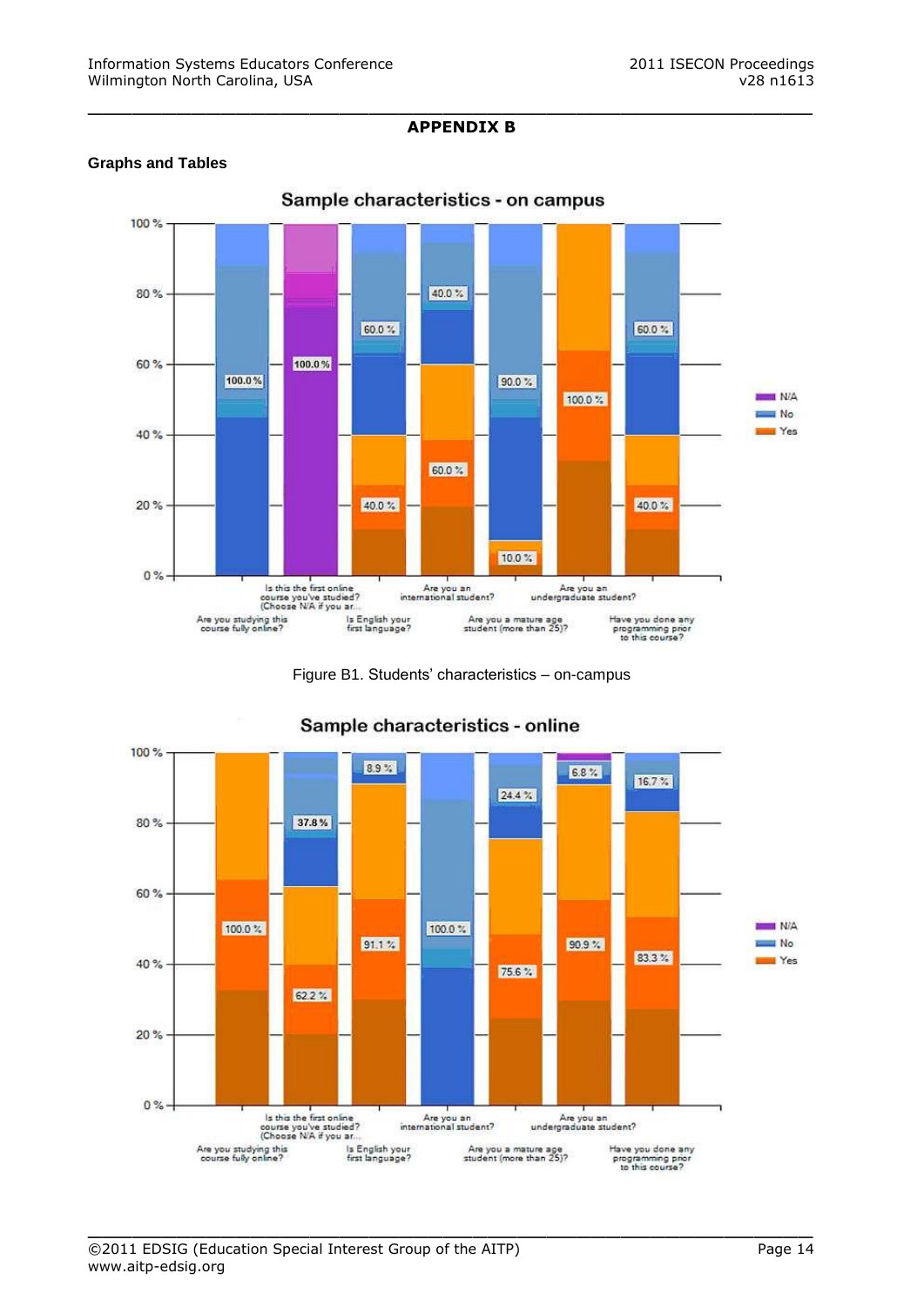





# Like learning programming with Alice By Study Mode

Figure B4 – Like Alice By Study Mode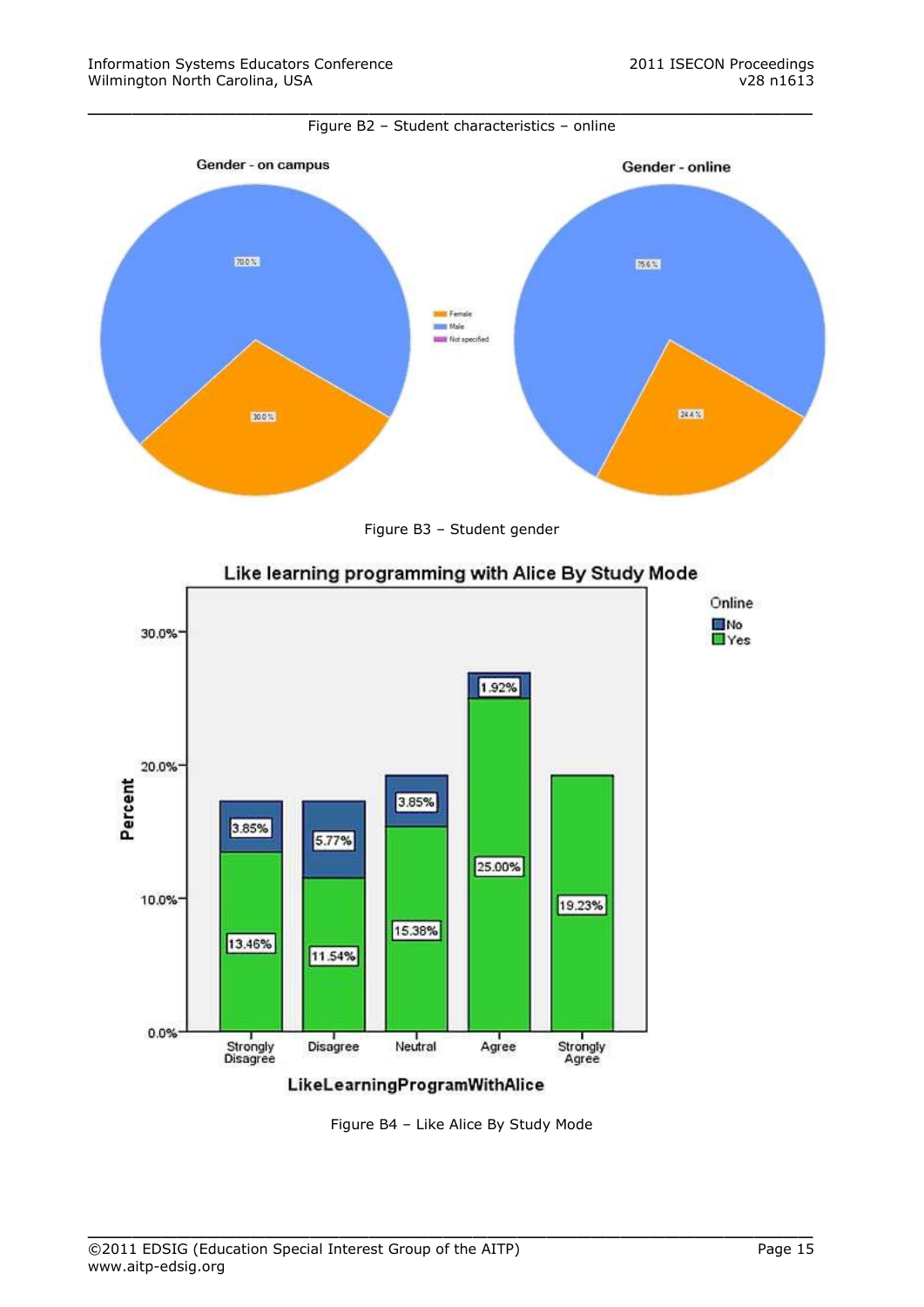

NecessaryToUseAliceToTeachBeginners

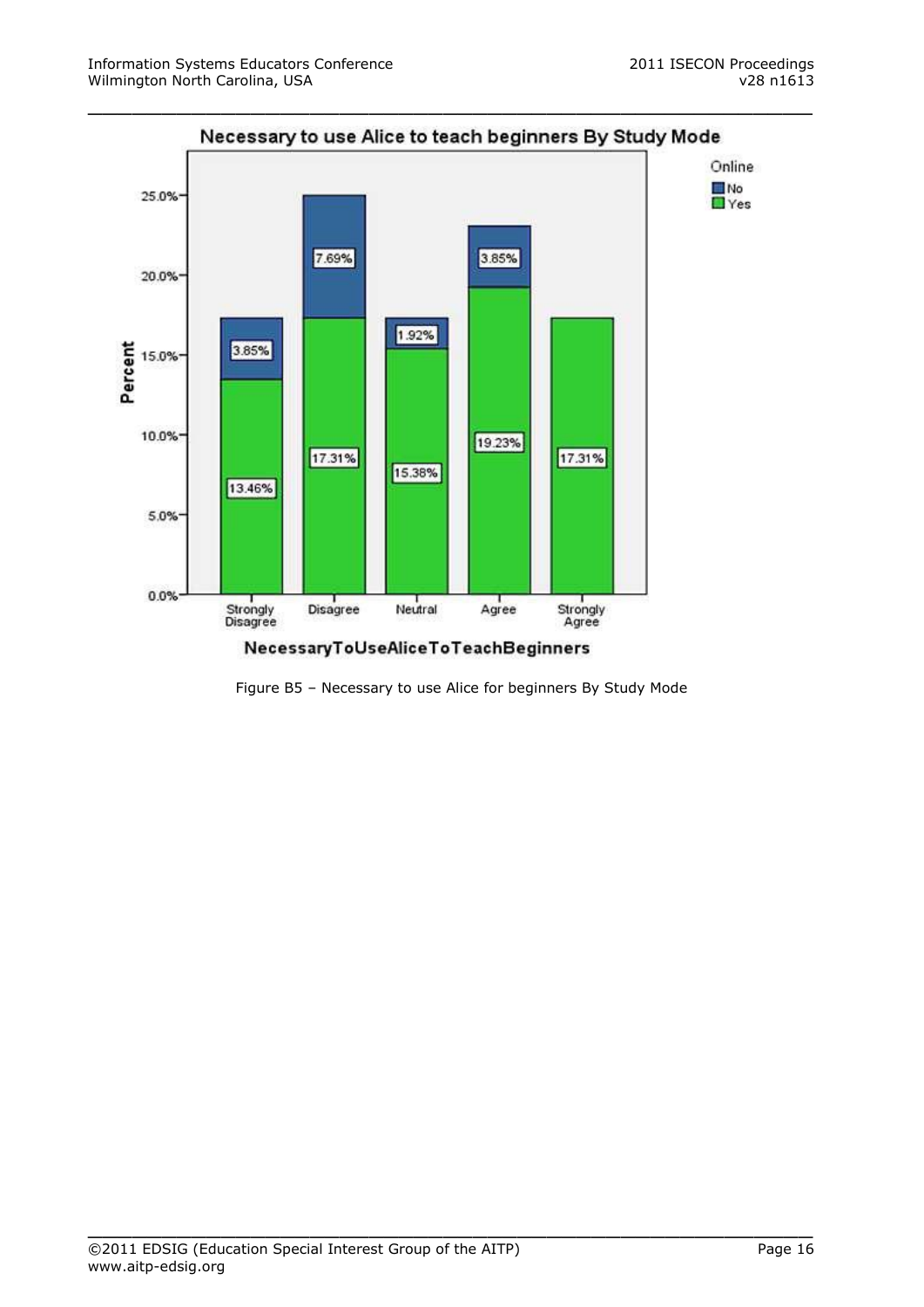

Figure B6 – Like Alice By Face-to-Face Communication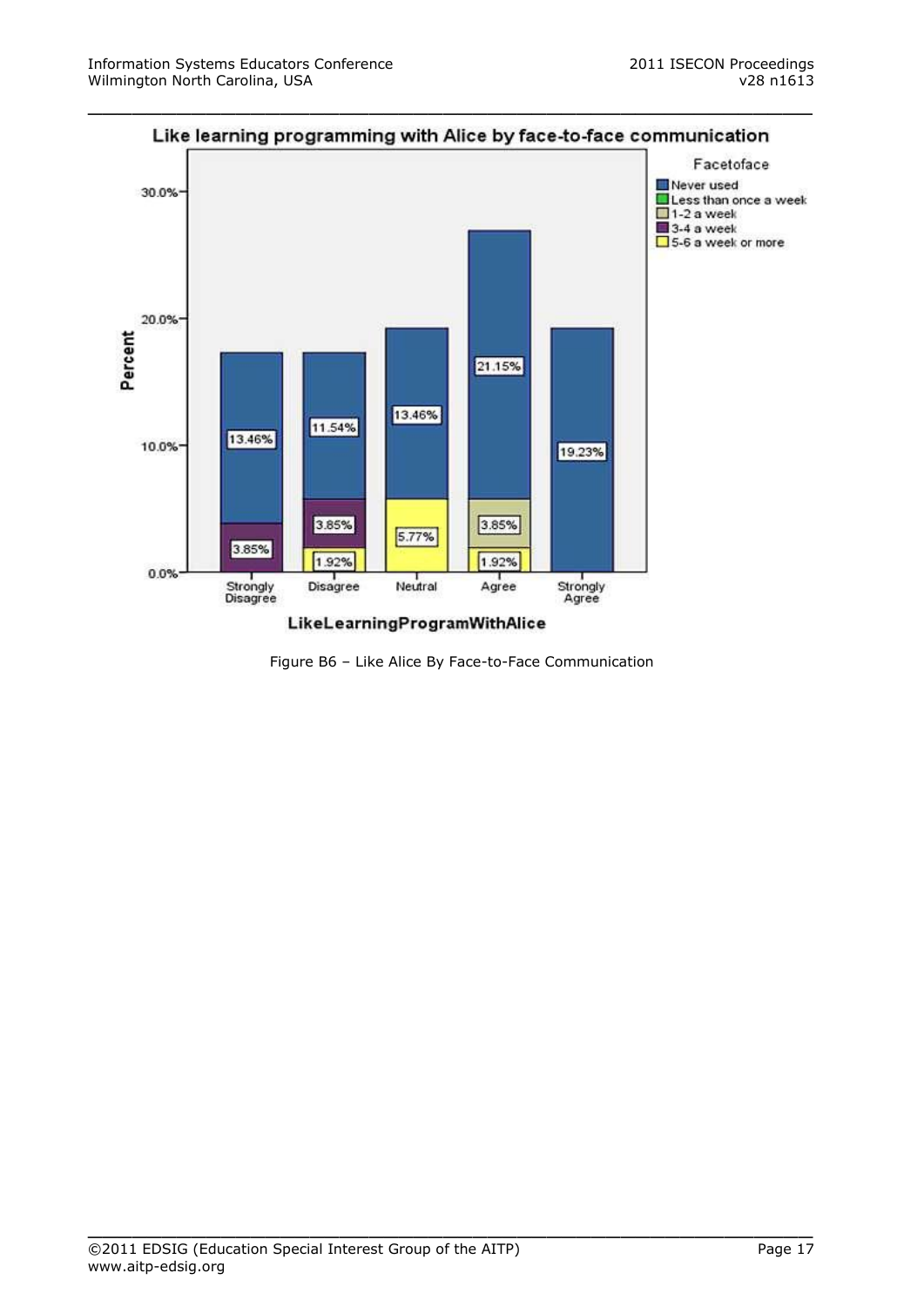





# Like Alice by Independent Learner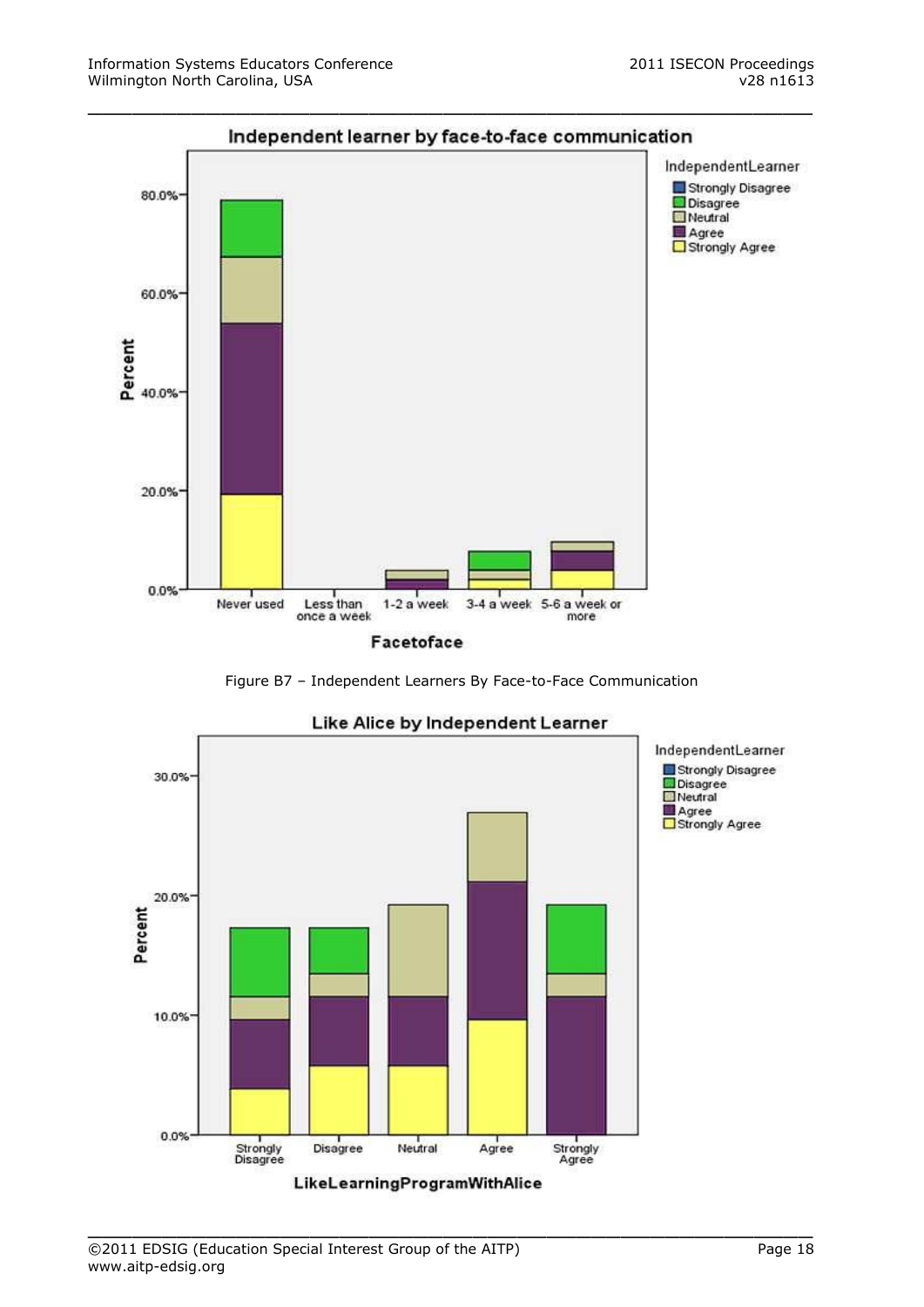#### Figure B8 – Like Alice By Independent Learner

\_\_\_\_\_\_\_\_\_\_\_\_\_\_\_\_\_\_\_\_\_\_\_\_\_\_\_\_\_\_\_\_\_\_\_\_\_\_\_\_\_\_\_\_\_\_\_\_\_



# Communication methods - on campus

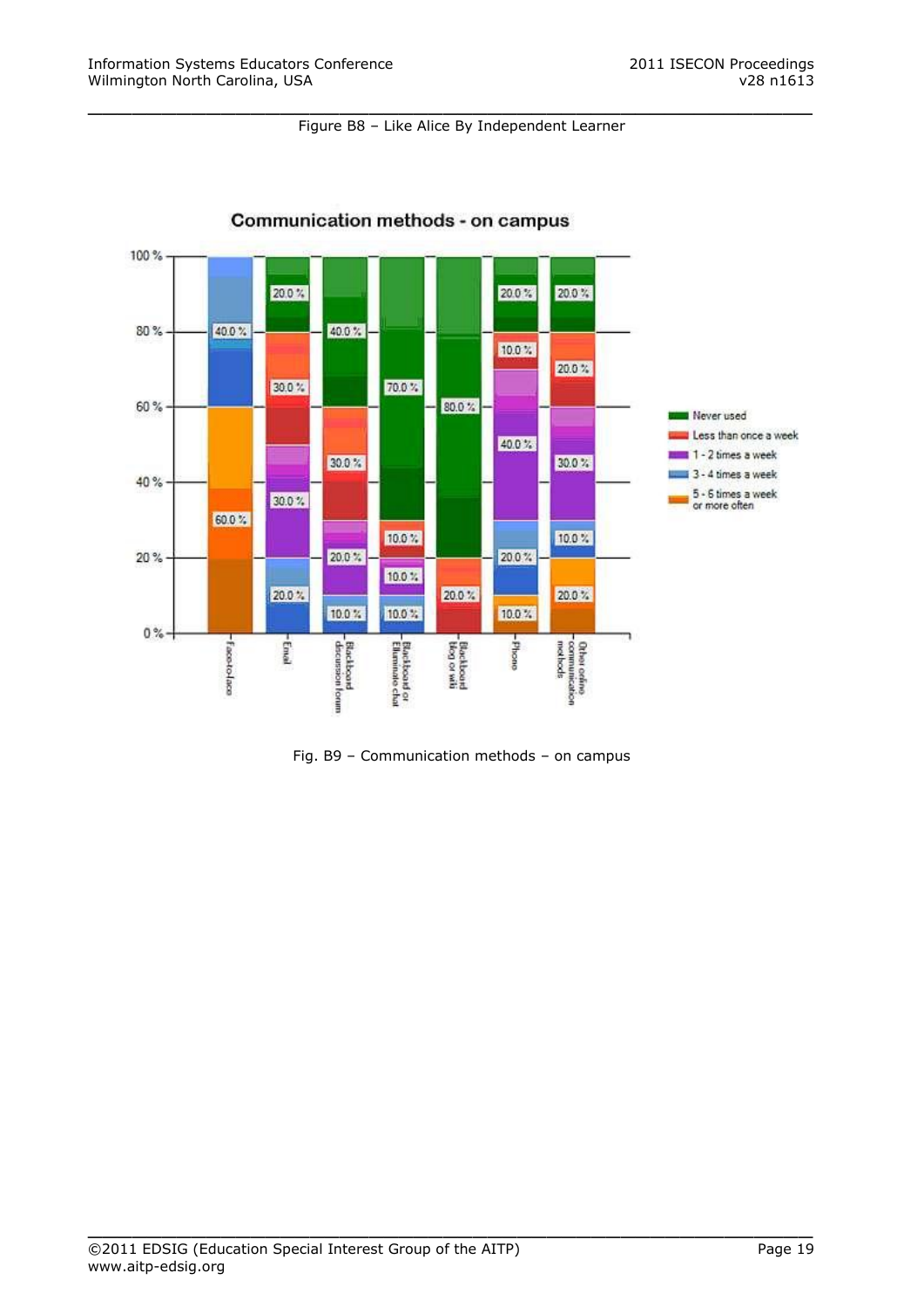

Fig B10 – Communication methods – online

|           | Face-to-<br>face | Email | ΒB<br>Forum | BB or<br>Elluminate Chat | <b>BB Blog</b><br>Or Wiki | Phone | Other Online<br>Methods |
|-----------|------------------|-------|-------------|--------------------------|---------------------------|-------|-------------------------|
| online    | 0.00             | 0.54  | 2.42        | 1.21                     | 0.50                      |       | 0.63                    |
| on campus | 3.60             | 1.50  | 1.00        | 0.60                     | 0.20                      | 1.90  | 1.90                    |

Table B1 – Average Ratings of Communication methods

|           | Alice Not Commercial Tool Influence |
|-----------|-------------------------------------|
| online    | 2.46                                |
| on campus | 1.80                                |

Table B2 – Average Ratings of Influence of Alice Being Not A Commercial Tool

|           | Good At Maths | Good At Drawing | Visual Learner | Independent Learner |
|-----------|---------------|-----------------|----------------|---------------------|
| online    | 2.79          | 1.83            | 2.79           | 2.67                |
| on campus | 2.44          | 2.67            | 2.89           | 2.67                |

Table B3 – Average Ratings of Learner's Characteristics

|           | Feel Isolated In Learning Environment | Feel Unmotivated In Learning Environment |
|-----------|---------------------------------------|------------------------------------------|
| online    | .75                                   | 1.13                                     |
| on campus | 67،،                                  | 1.56                                     |

Table B4 – Average Ratings of Feelings about the Learning Environment